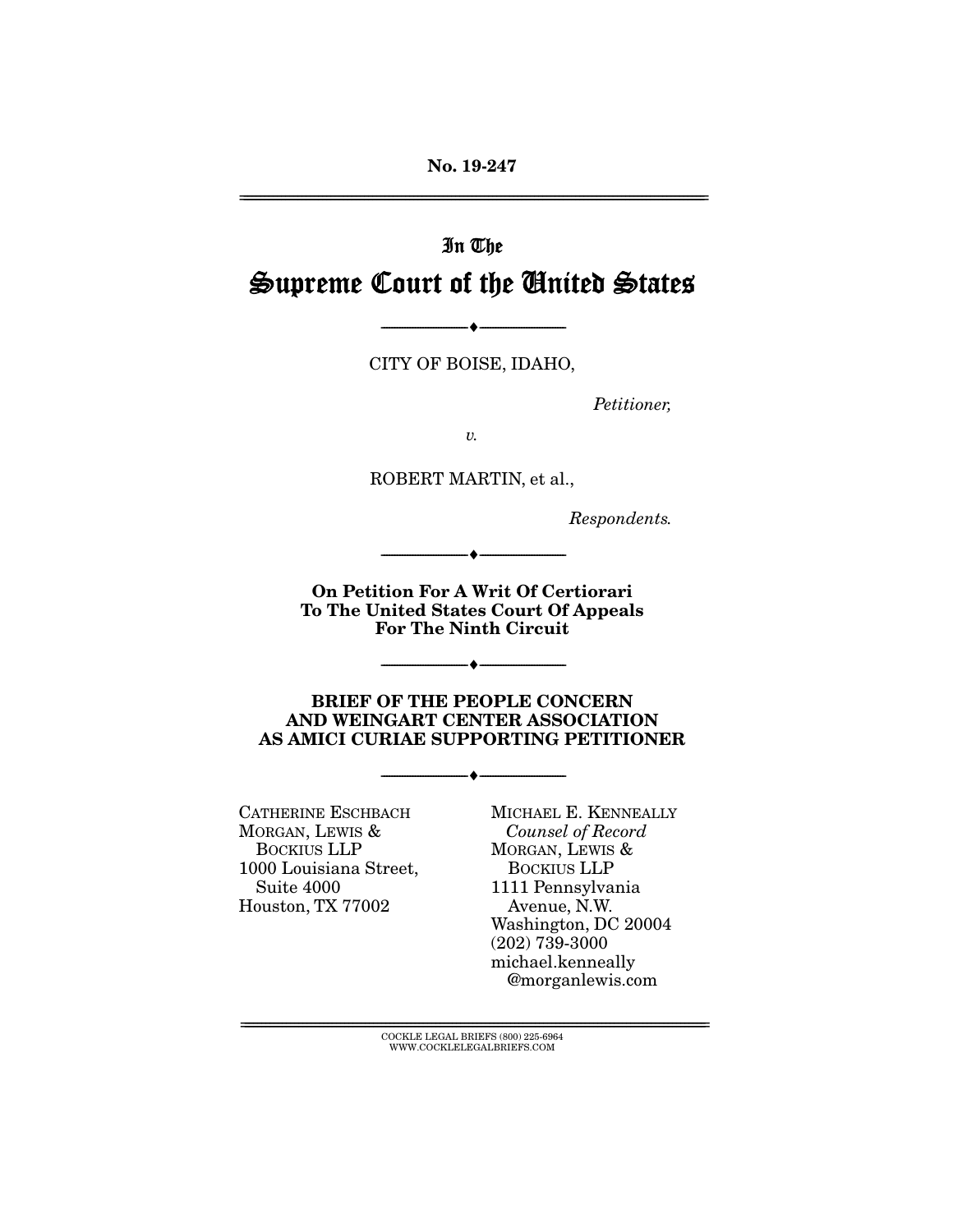# TABLE OF CONTENTS

| Page                                                                                        |    |
|---------------------------------------------------------------------------------------------|----|
| INTEREST OF AMICI CURIAE                                                                    | 1  |
|                                                                                             | 3  |
|                                                                                             | 6  |
| The Ninth Circuit's Decision Is Sure To<br>Ι.<br>Worsen The Homeless Encampment Crisis      | 6  |
| Los Angeles's Experience After Jones<br>A.<br>Provides A Cautionary Tale                    | 6  |
| Personal Property Litigation Naturally<br>В.<br>Follows Public Camping Litigation           | 8  |
| C. The Panel's Decision In This Case Will<br>Prompt Still More Litigation                   | 12 |
| Rights To Reside In Encampments Are An<br>II.<br>Inadequate Response To The Homeless        | 13 |
| A. Encampments Are Beset By Appalling<br>Health And Safety Problems                         | 14 |
| B. Encampments Interfere With The Pro-<br>vision Of Housing And Vital Services              | 17 |
| <b>Constitutional Litigation Over Encamp-</b><br>C.<br>ments Distorts The Political Process | 21 |
|                                                                                             | 23 |

i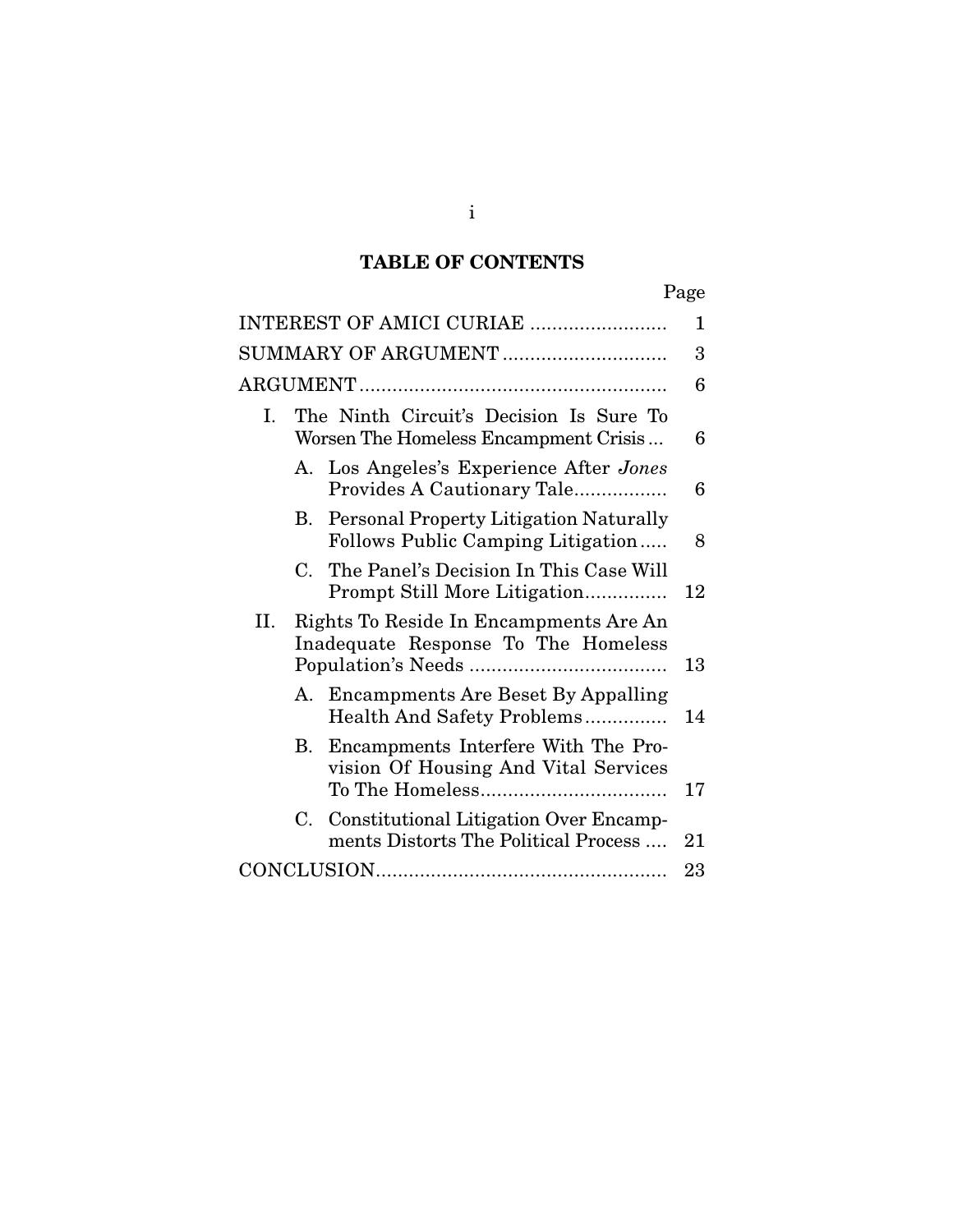## TABLE OF AUTHORITIES

Page

| Jones v. City of Los Angeles, 444 F.3d 1118 (9th                                              |
|-----------------------------------------------------------------------------------------------|
| Lavan v. City of Los Angeles, 693 F.3d 1022 (9th                                              |
| Mitchell v. City of Los Angeles, No. CV 16-01750<br>SJO (GJSx), 2016 WL 11519288 (C.D. Cal.   |
| Mitchell v. City of Los Angeles, No. CV 16-01750<br>(SJO) (JPRx), 2017 WL 10545079 (C.D. Cal. |
| <b>CONSTITUTIONAL PROVISIONS</b>                                                              |
|                                                                                               |
|                                                                                               |
|                                                                                               |
| <b>RULES</b>                                                                                  |
|                                                                                               |

## **STATUTES**

ii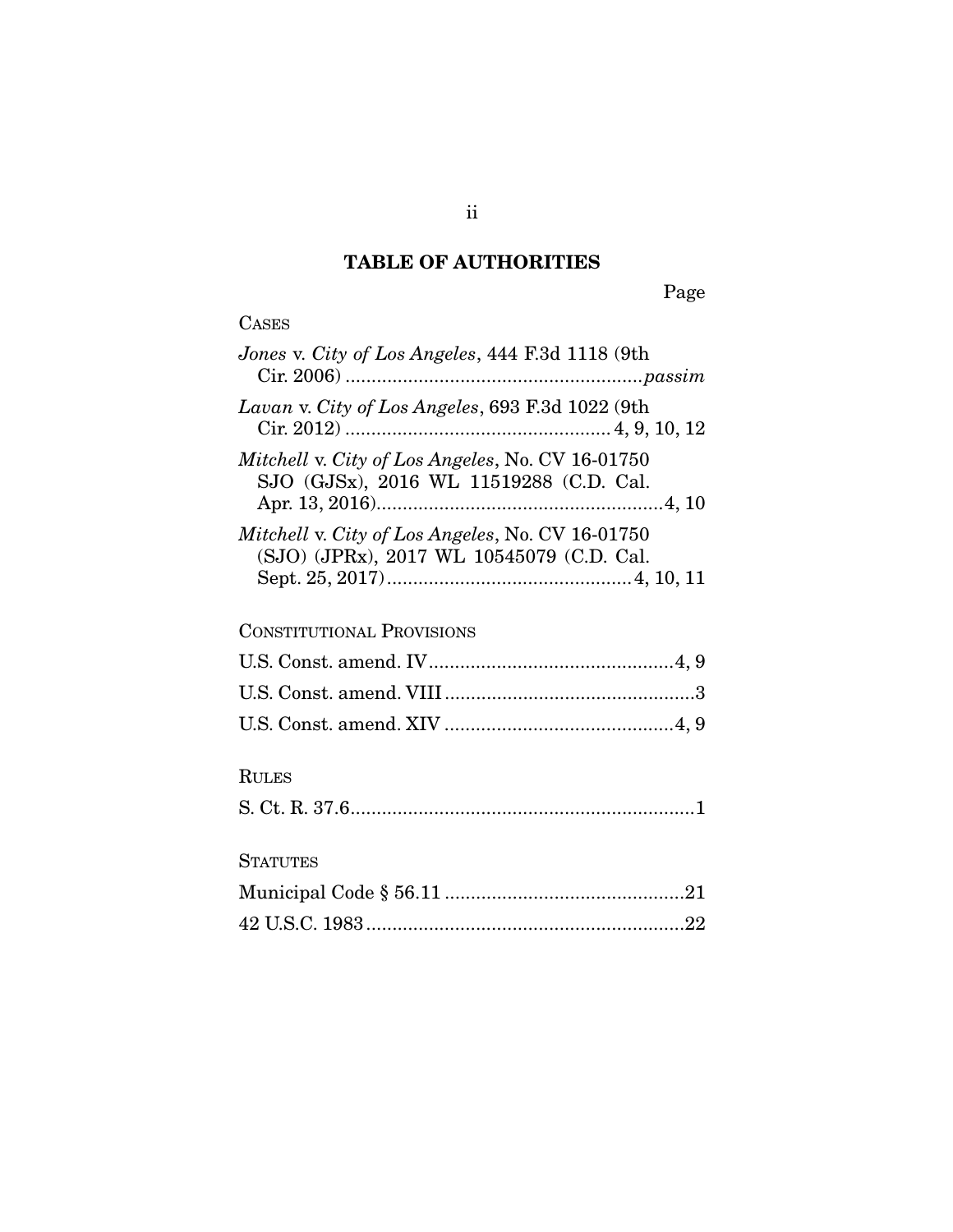Page

## OTHER AUTHORITIES

| A Bridge Home, OFFICE OF L.A. MAYOR ERIC GAR-<br>CETTI, https://www.lamayor.org/ABridgeHome                                                                                                                                                                                         |  |
|-------------------------------------------------------------------------------------------------------------------------------------------------------------------------------------------------------------------------------------------------------------------------------------|--|
| Anita W. Harris, New Homeless-Outreach Program<br>Discussed At Neighborhood Meeting, SIGNAL<br>TRIB. (May 3, 2019), https://signaltribune<br>newspaper.com/41738/news/new-homeless-<br>outreach-program-discussed-at-neighborhood-                                                  |  |
| Anna Gorman & Harriet Blair Rowan, The<br>Homeless Are Dying In Record Numbers On<br>The Streets of L.A., KAISER HEALTH NEWS (Apr.<br>24, 2019), https://khn.org/news/the-homeless-<br>are-dying-in-record-numbers-on-the-streets-                                                  |  |
| Anna Gorman & Kaiser Health News, Medie-<br>val Diseases Are Infecting California's Home-<br>less, THE ATLANTIC (Mar. 8, 2019), https://<br>www.theatlantic.com/health/archive/2019/03/ty<br>phustuberculosis-medieval-diseases-spreading-                                          |  |
| Chris Woodyard, As Homeless Are Suffering,<br>Risk Of Hepatitis, Typhus And Other Diseases<br>Is Growing, USA TODAY (July 10, 2019),<br>https://www.usatoday.com/story/news/nation/<br>2019/06/18/homeless-homelessness-disease-<br>outbreaks-hepatitis-public-health/1437242001/17 |  |

iii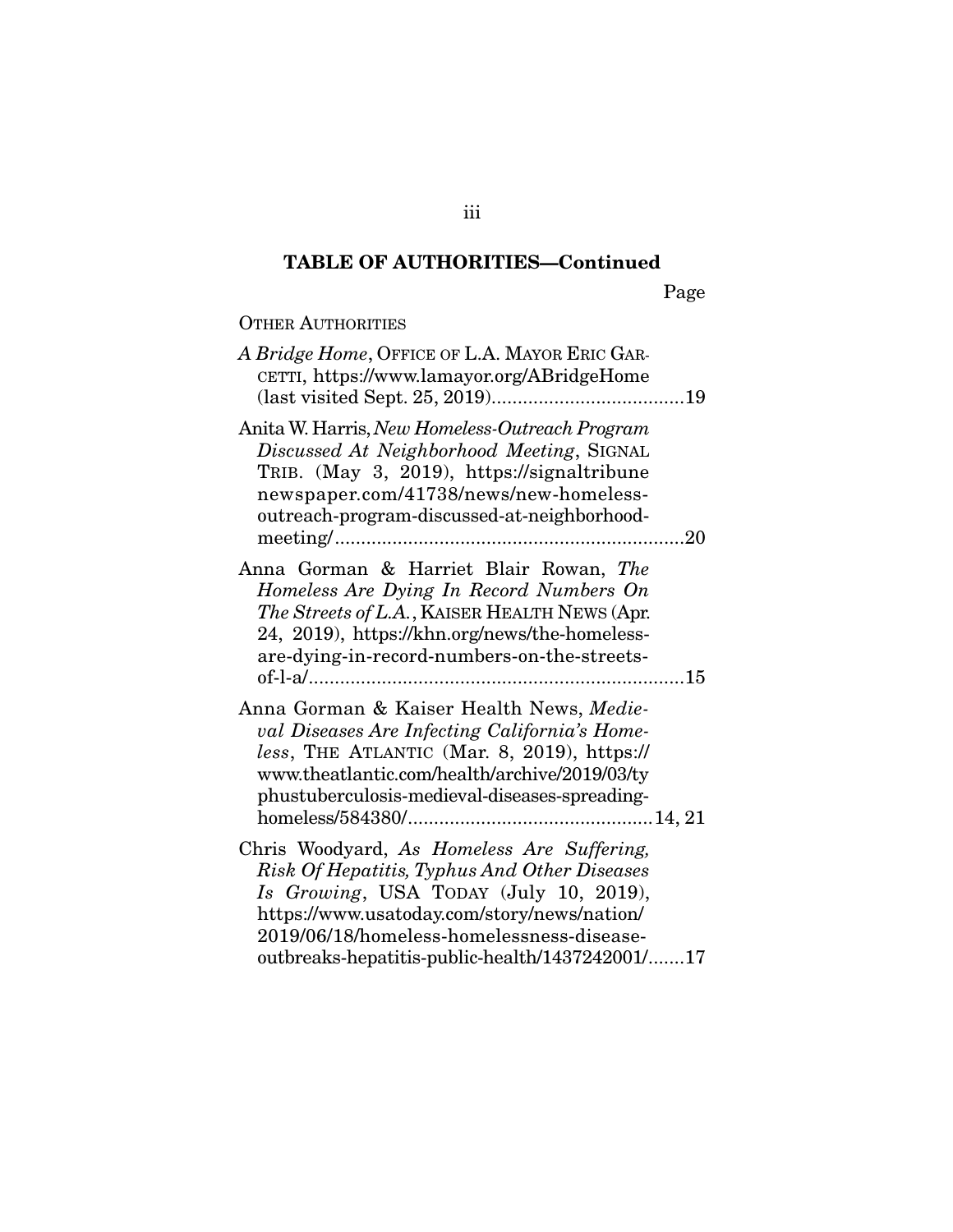Page

| Cty. of Los Angeles Public Health, Public Health<br>Announces Hepatitis A Outbreak In LA County<br>(Sept. 19, 2017), http://publichealth.lacounty.<br>gov/phcommon/public/media/mediapubhp                                                                                       |
|----------------------------------------------------------------------------------------------------------------------------------------------------------------------------------------------------------------------------------------------------------------------------------|
| Eric Johnson, Paradise Lost: Homeless In Los<br>Angeles, KOMO NEWS (June 18, 2019),<br>https://komonews.com/news/local/paradise-lost-                                                                                                                                            |
| Gale Holland & David Zahniser, L.A. Agrees To<br>Let Homeless People Keep Skid Row Property—<br>And Some In Downtown Aren't Happy, L.A.<br>TIMES (May 29, 2019), https://www.latimes.<br>com/local/lanow/la-me-ln-homeless-cleanup-<br>property-skid-row-downtown-lawsuit-mitch- |
| Gale Holland, L.A. Council OKs Law Limiting<br>Homeless People's Belongings To What Can Fit<br><i>In A Trash Bin, L.A. TIMES (Mar. 30, 2016) </i> 9                                                                                                                              |
| Jones v. City of Los Angeles Settlement Agree-<br>ment, https://veniceupdate.com/wp-content/<br>uploads/2018/06/Jones-Settlement.pdf 7                                                                                                                                           |
| Kate Cagle, Crime Rate Among Homeless Sky-<br>rockets In Los Angeles, SPECTRUM NEWS 1<br>(May 7, 2019), https://spectrumnews1.com/<br>ca/la-west/news/2019/05/07/crime-among-the-<br>homeless-explodes-in-los-angeles16                                                          |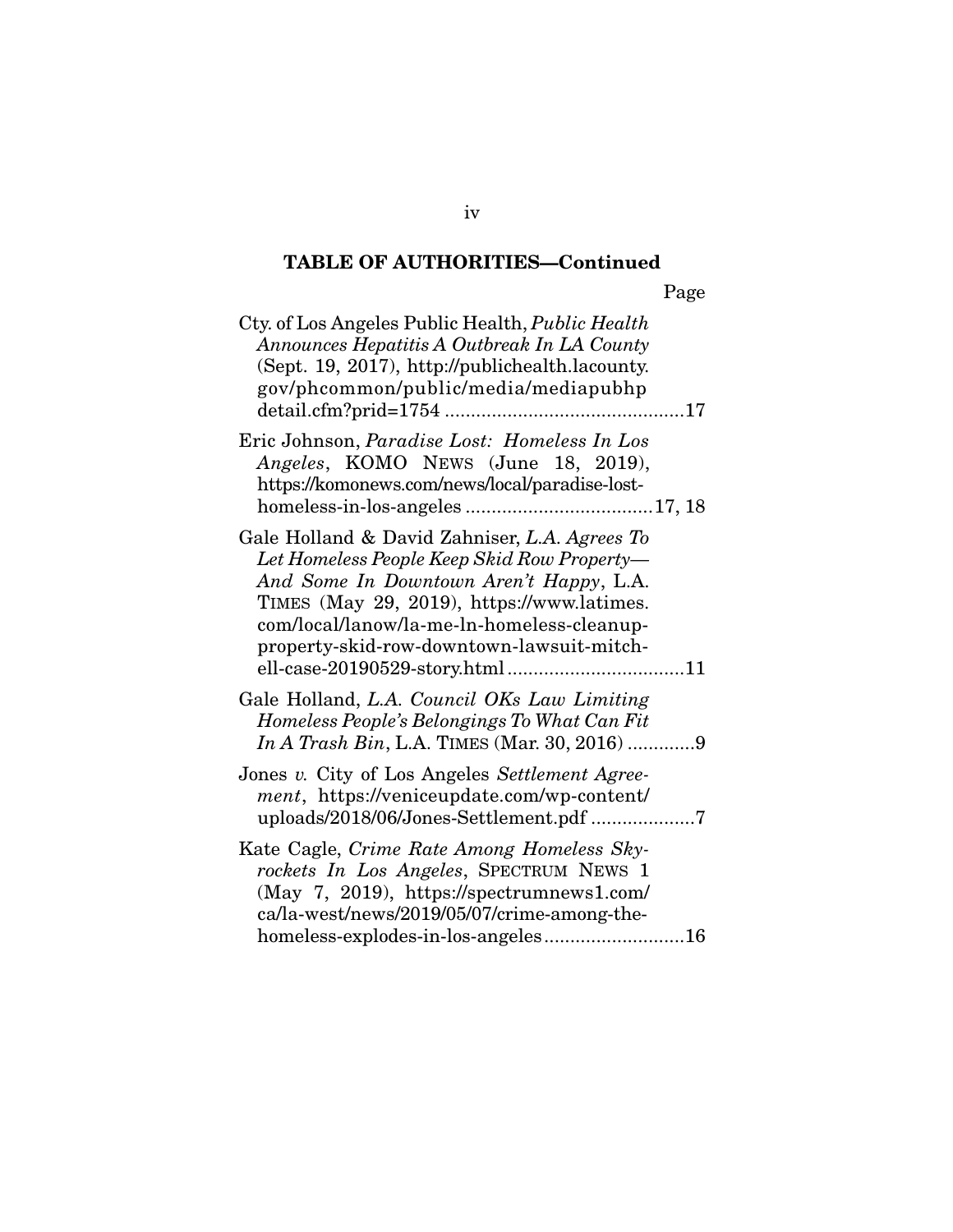Page

| L.A. CHIEF OF POLICE, THE LOS ANGELES PO-<br>LICE DEPARTMENT'S 2018 FOURTH QUARTER<br>REPORT ON HOMELESSNESS (Jan. 29, 2019),<br>http://www.lapdpolicecom.lacity.org/031219/                                                                                                                                                                                                                                                                       |
|----------------------------------------------------------------------------------------------------------------------------------------------------------------------------------------------------------------------------------------------------------------------------------------------------------------------------------------------------------------------------------------------------------------------------------------------------|
| L.A. CTY. HEALTH ALERT NETWORK, LAC DPH<br>HEALTH ALERT: OUTBREAK OF HEPATITIS A IN<br>LOS ANGELES COUNTY AMONG THE HOMELESS<br>AND PEOPLE WHO USE ILLICIT DRUGS (Sept. 19,<br>2017), http://publichealth.lacounty.gov/eprp/<br>Health%20Alerts/DPH%20HAN%20Hep%20<br>A%20Outbreak%20091917.pdf14                                                                                                                                                  |
| L.A. HOMELESS SERVS. AUTH., 2019 GREATER LOS<br>ANGELES HOMELESS COUNT-DATA SUMMARY:<br>TOTAL POINT-IN-TIME HOMELESS POPULATION<br>BY GEOGRAPHIC AREAS (2019), https://www.<br>lahsa.org/documents?id=3467-2019-greater-<br>los-angeles-homeless-count-total-point-in-time-<br>homeless-population-by-geographic-areas.pdf8                                                                                                                        |
| Lane Anderson, Saving "Throwaway Kids." In<br>Los Angeles, Sex Trafficking Doesn't Look<br>Like It Does In The Movies, DESERET NEWS<br>(Dec. 31, 2015), https://www.deseret.com/2015/<br>12/31/20579729/saving-throwaway-kids-in-los-<br>angeles-sex-trafficking-doesn-t-look-like-it-<br>does-in-the-movies#john-jay-college-of-criminal-<br>justice-molnar-et-al-suicidal-behavior-and-sexual-<br>physical-abuse-among-street-youth-child-abuse- |

v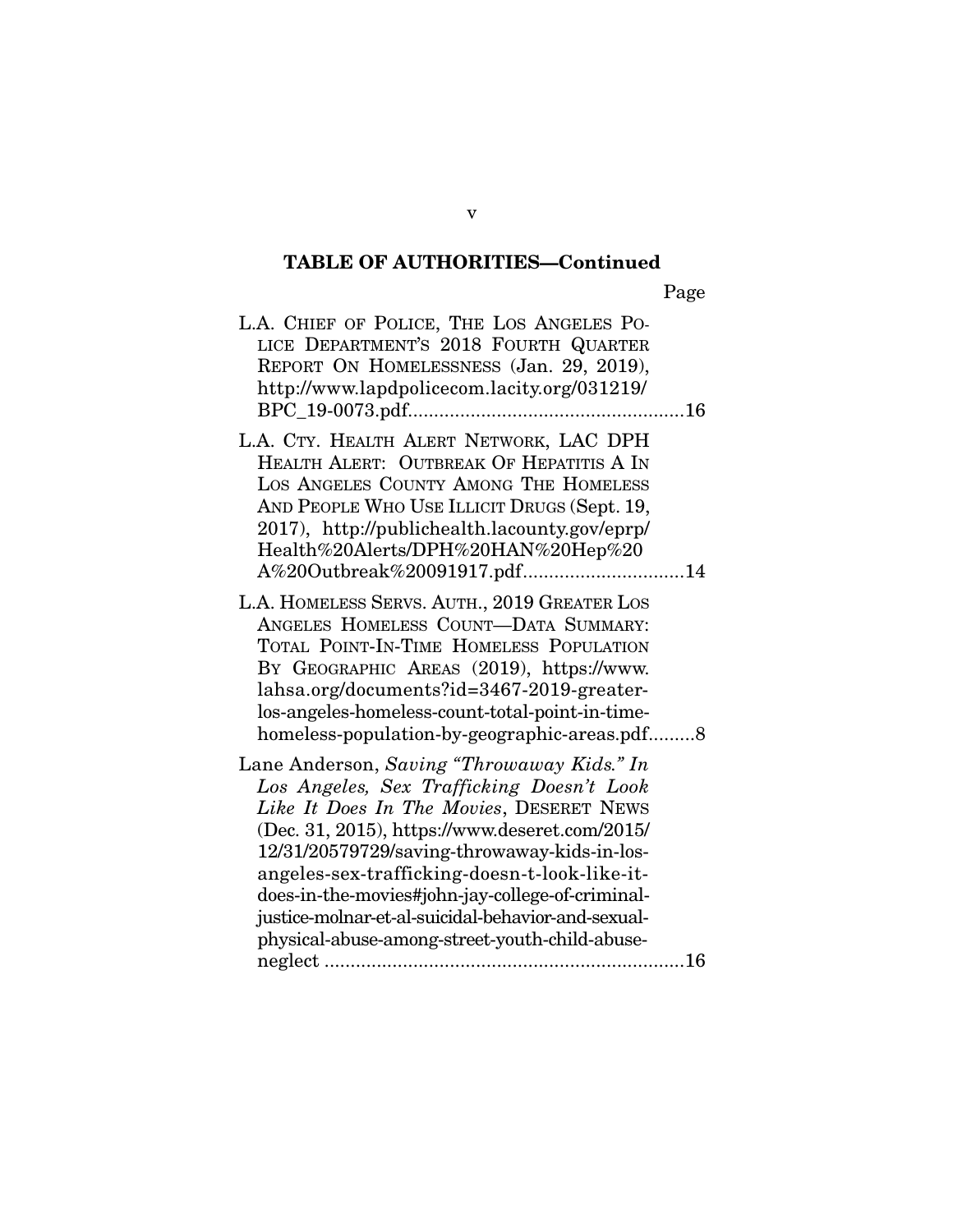| D<br>Page |
|-----------|
|-----------|

| Lolita Lopez & Phil Dreschler, Gangs Of LA On<br>Skid Row, NBC LOS ANGELES (Feb. 19, 2018),<br>https://www.nbclosangeles.com/news/local/Gangs-<br>of-LA-on-Skid-Row-474531353.html15                                                                                                       |  |
|--------------------------------------------------------------------------------------------------------------------------------------------------------------------------------------------------------------------------------------------------------------------------------------------|--|
| LOS ANGELES HOMELESS SERVS. AUTH., 2009<br><b>GREATER LOS ANGELES HOMELESS COUNT REPORT</b><br>$(2009)$ , http://documents.lahsa.org/planning/<br>homelesscount/2009/HC09-fullreport.pdf8                                                                                                  |  |
| Maeve Reston, Los Angeles' Homeless Crisis:<br>Too Many Tents, Too Few Beds, CNN.COM<br>(June 18, 2019), https://www.cnn.com/2019/06/18/<br>politics/los-angeles-homeless-crisis/index.html 20                                                                                             |  |
| Marissa Wenzke & Courtney Friel, Skid Row<br>Drug Kingpin, Found With \$600,000 in \$1<br>Bills, Is Sentenced To 11 Years In Prison,<br>KTLA5 (Aug. 7, 2017), https://ktla.com/2017/08/<br>07/skid-row-drug-kingpin-found-with-600000-<br>in-1-bills-is-sentenced-to-11-years-in-prison/15 |  |
| Matt Tinoco, LA's Rules About Where Homeless<br>People Are Allowed To Sit And Sleep Could Get<br>Even More Complicated, LAIST (Aug. 22,<br>2019), https://laist.com/2019/08/22/los-angeles-                                                                                                |  |
| Mike Arnold, President & CEO of The Midnight<br>Mission, Testimony at the L.A. City Council<br>Homelessness & Poverty Comm. (Oct. 3,<br>2018), http://lacity.granicus.com/mediaplayer.<br>php?view_id=46&clip_id=1840619                                                                   |  |

vi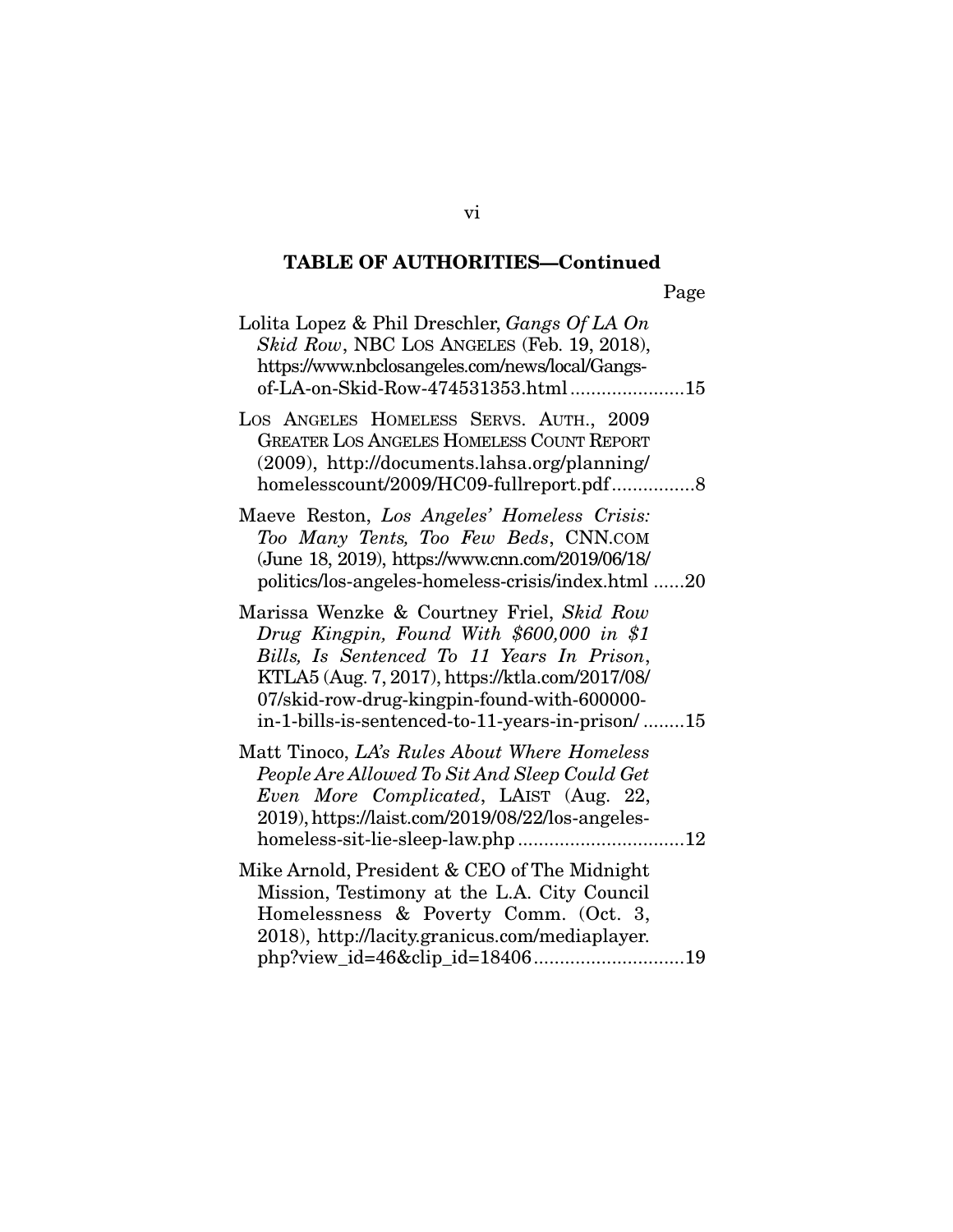Page

| Nicholas Slayton, Council Votes To Settle Mitchell<br>Case And Limit Property Seizures On Skid Row,<br>L.A. DOWNTOWN NEWS (Mar. 6, 2019), http://<br>www.ladowntownnews.com/news/council-votes-<br>to-settle-mitchell-case-and-limit-property-<br>seizures/article_a27b6a8a-4076-11e9-b1df-                                        |
|------------------------------------------------------------------------------------------------------------------------------------------------------------------------------------------------------------------------------------------------------------------------------------------------------------------------------------|
| Nicholas Slayton, Homeless Property Settlement<br>Imposes New Rules For Skid Row, Surround-<br>ing Areas, L.A. DOWNTOWN NEWS (May 31,<br>2019), http://www.ladowntownnews.com/news/<br>homeless-property-settlement-imposes-new-<br>rules-for-skid-row-surrounding/article_db57038c-<br>83c4-11e9-a1eb-33c5105a99c7.html11, 18, 21 |
| Steve Lopez, Would Forcing Homeless People To<br>Move Inside And Off The Streets Work?, L.A.<br>TIMES (Aug. 3, 2019), https://www.latimes.com/<br>california/story/2019-08-02/steve-lopez-home-                                                                                                                                    |
| Susan Shelley, LA Should Revisit Lawsuit Set-<br>tlement That Allowed Skid Row Conditions<br><i>Everywhere, L.A. DAILY NEWS (Aug. 28, 2017),</i><br>https://www.dailynews.com/2017/06/20/la-should-<br>revisit-lawsuit-settlement-that-allowed-skid-<br>row-conditions-everywhere-susan-shelley/7, 8                               |
| U.S. Dep't of Housing & Urban Dev., Office of<br>Pol'y Dev. & Res., Understanding Encamp-<br>ments Of People Experiencing Homelessness<br>And Community Responses (2018), https://<br>www.huduser.gov/portal/sites/default/files/pdf/<br>Understanding-Encampments.pdf22                                                           |

vii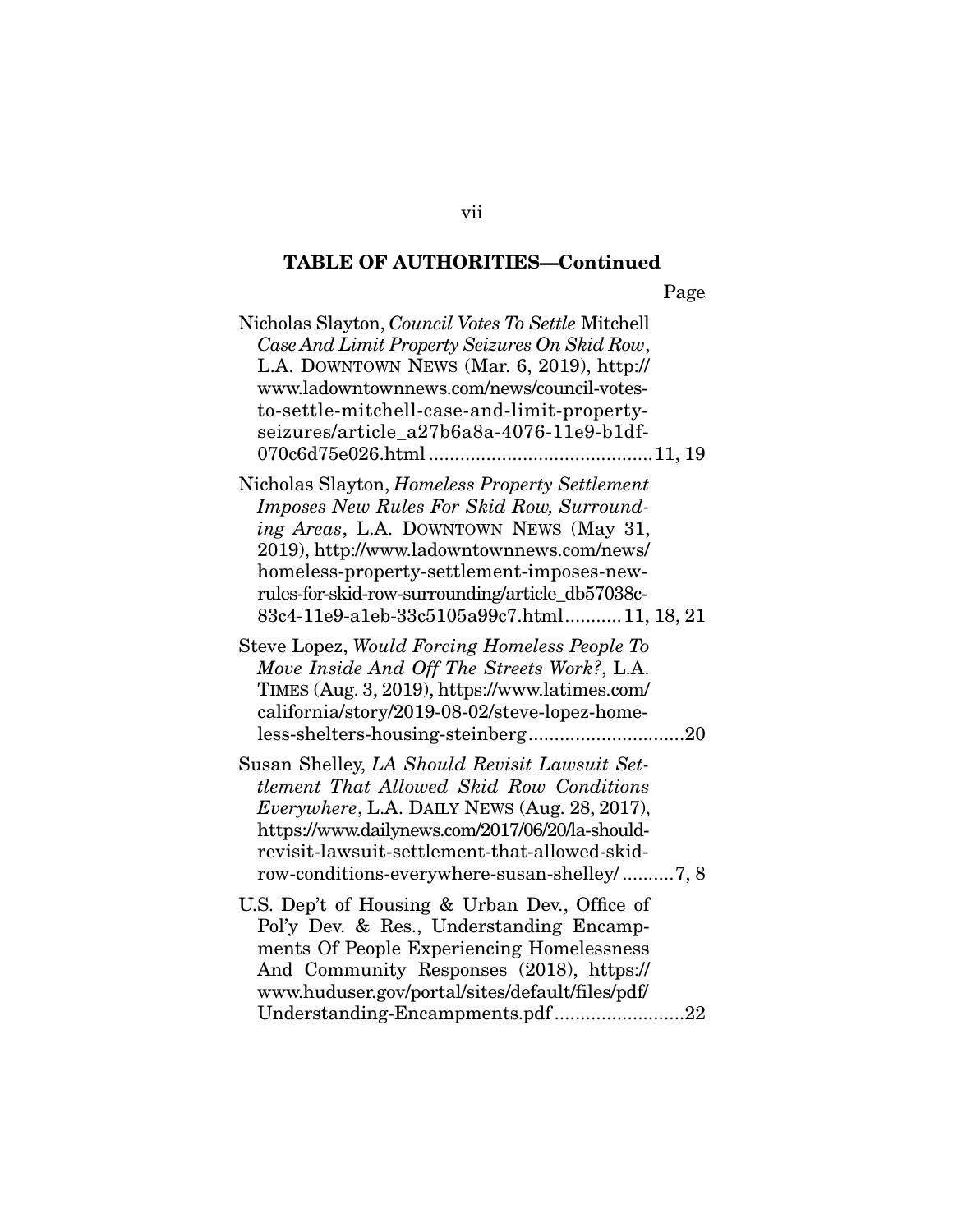Page

| U.S. INTERAGENCY COUNCIL ON HOMELESSNESS,     |  |
|-----------------------------------------------|--|
| ENDING HOMELESSNESS FOR PEOPLE LIVING         |  |
| IN ENCAMPMENTS: ADVANCING THE DIALOGUE        |  |
| (Aug. 2015), https://www.usich.gov/resources/ |  |
| uploads/asset_library/Ending_Homelessness_    |  |
| for_People_Living_in_Encampments_Aug2015.     |  |
|                                               |  |

viii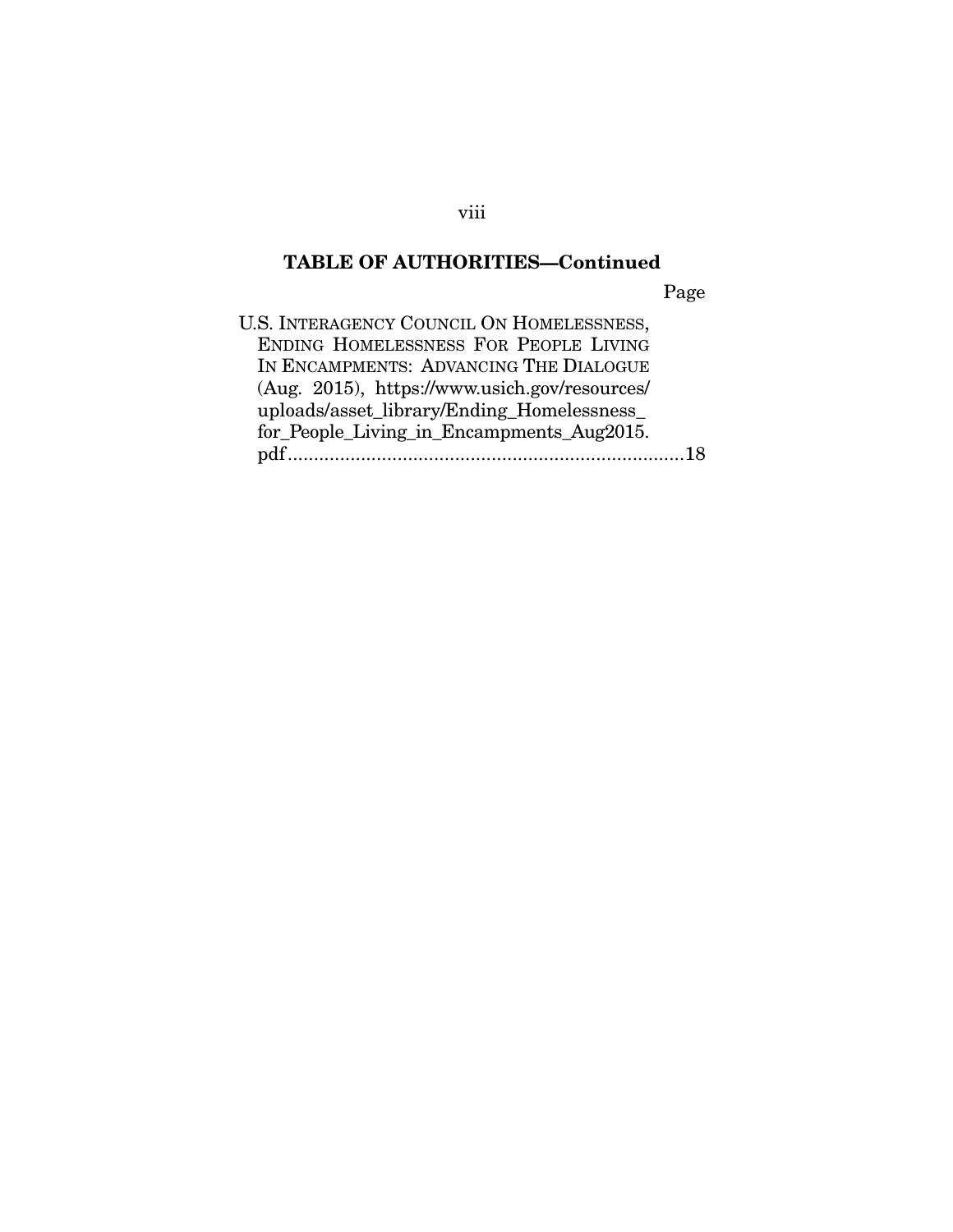#### INTEREST OF AMICI CURIAE

 Amici are nonprofit organizations devoted to helping people experiencing homelessness in the greater Los Angeles area, including its Skid Row neighborhood. They respectfully submit this brief to share their perspective on how the Ninth Circuit's decision in this case, if allowed to stand, will have unintended adverse consequences for the people that amici serve.<sup>1</sup>

 One of Los Angeles County's largest social services agencies, The People Concern was formed in 2016 in a merger of two trusted social service organizations based in Los Angeles County, OPCC and Lamp Community. Informed by more than fifty years of work in the community, The People Concern is a leading provider of, and advocate for, evidence-based solutions to the multi-faceted challenges inherent in homelessness and domestic violence. With compassion and profound respect for those it serves, The People Concern provide a fully integrated system of care—including outreach, interim housing, mental and medical health care, substance abuse services, domestic violence services, life skills and wellness programs, and permanent supportive housing—tailored to the unique needs of homeless

<sup>&</sup>lt;sup>1</sup> No counsel for a party authored this brief in whole or in part; no such counsel nor any party made a monetary contribution intended to fund the preparation or submission of the brief; and no person or entity, other than the amici curiae, their members, or their counsel, made such a monetary contribution. See S. Ct. R. 37.6. The parties have entered blanket consents to the filing of amicus briefs, and copies of their letters of consent are on file with the Clerk's Office. The parties were timely notified of amici's intent to file this brief.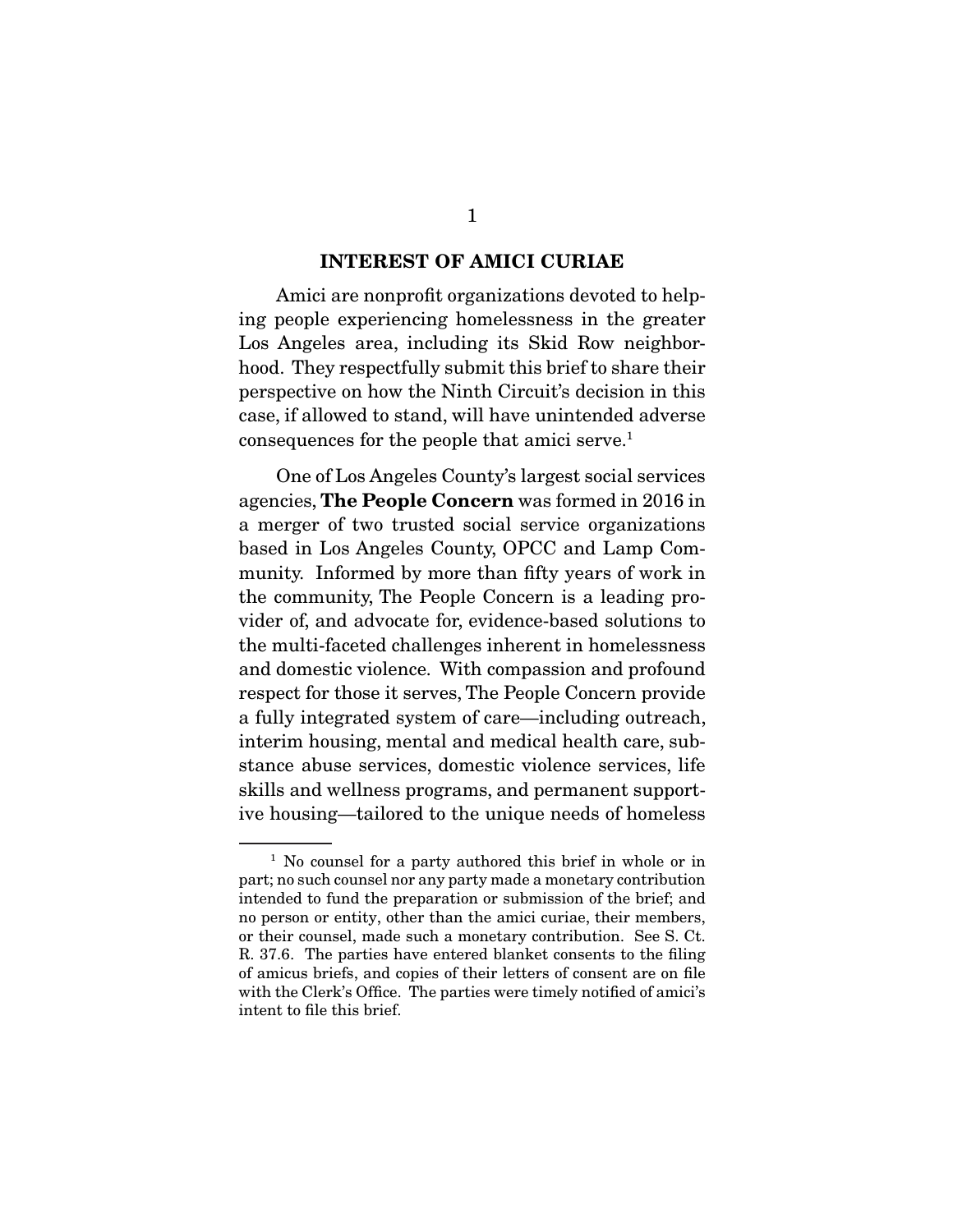individuals, survivors of domestic violence, challenged youth, and others who have nowhere else to turn. The People Concern's model of integrated and comprehensive care empowers its participants to navigate the multi-faceted obstacles in their lives, become their best selves, and ultimately, connect with and contribute to their communities.

 The mission of Weingart Center Association is to empower and transform lives by delivering innovative solutions to combat poverty and break the cycle of homelessness. Founded in 1983 as a  $501(c)(3)$  nonprofit organization located in the heart of downtown Los Angeles's Skid Row, the Weingart Center offers a multitude of programs and services aimed to help individuals address the personal challenges they face daily. The Weingart Center combats poverty by giving homeless men and women the basic skills necessary to stabilize their lives, secure income, and find permanent housing. As one of the best comprehensive human services organizations in the western United States, the Weingart Center is committed to establishing a world in which all people have and maintain a high-quality productive life. Its programs and services are housed in its 11-story former El Rey Hotel building, located at the corner of 6th and San Pedro Streets. The Weingart Center provides direct services to more than 20,000 economically disadvantaged individuals per year. It offers programs uniquely tailored to meet the needs of this diverse population. Whatever the obstacles are—debt, addiction, a criminal record, mental illness, or physical illness—the Weingart Center helps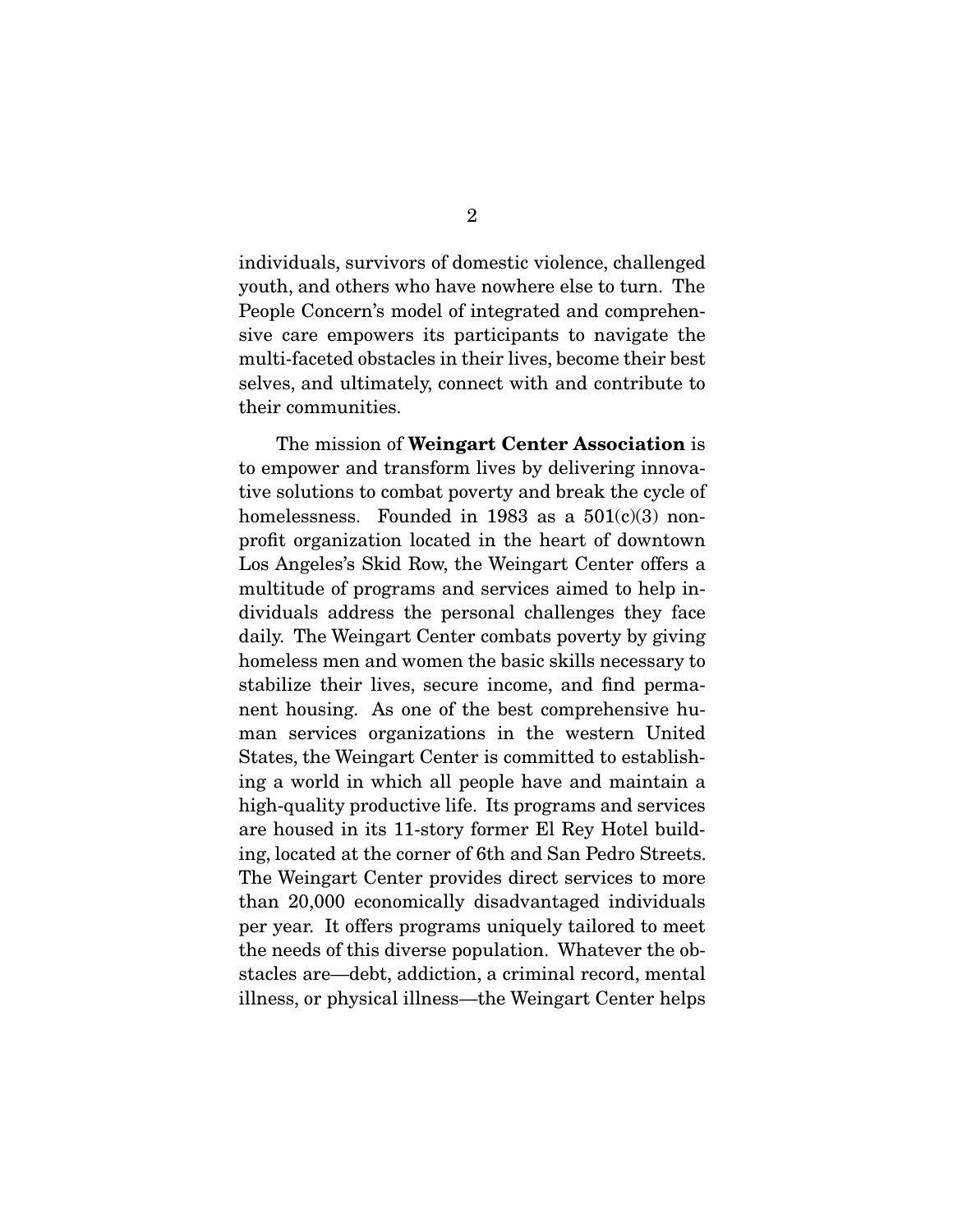them overcome these challenges and clear the way for a fulfilling life.

SUMMARY OF ARGUMENT

--------------------------------- ---------------------------------

 Amici know better than most that the Ninth Circuit's decision in this case is no way to help individuals experiencing homelessness. As nonprofit organizations committed to helping homeless and low-income individuals in Los Angeles's Skid Row neighborhood and elsewhere, amici firmly believe that neither criminalizing nor constitutionalizing homelessness can solve this complex and tragic humanitarian crisis. Unfortunately, amici's experiences in Los Angeles have confirmed that never-ending litigation over constitutional rights makes it harder for amici and similar organizations to help individuals experiencing homelessness. Such litigation can effectively cement homeless encampments into place and significantly increase the difficulty of providing the assistance that is critical to helping these individuals build lives of selfsufficiency.

 In several ways, the Ninth Circuit's decision in this case breaks new ground, but for Los Angeles it is familiar territory. Back in 2006, the Ninth Circuit adopted a similarly sweeping Eighth Amendment rule for Los Angeles, restricting the city's ability to enforce a public sleeping ordinance "so long as there is a greater number of homeless individuals in Los Angeles than the number of available beds." *Jones* v. *City of Los*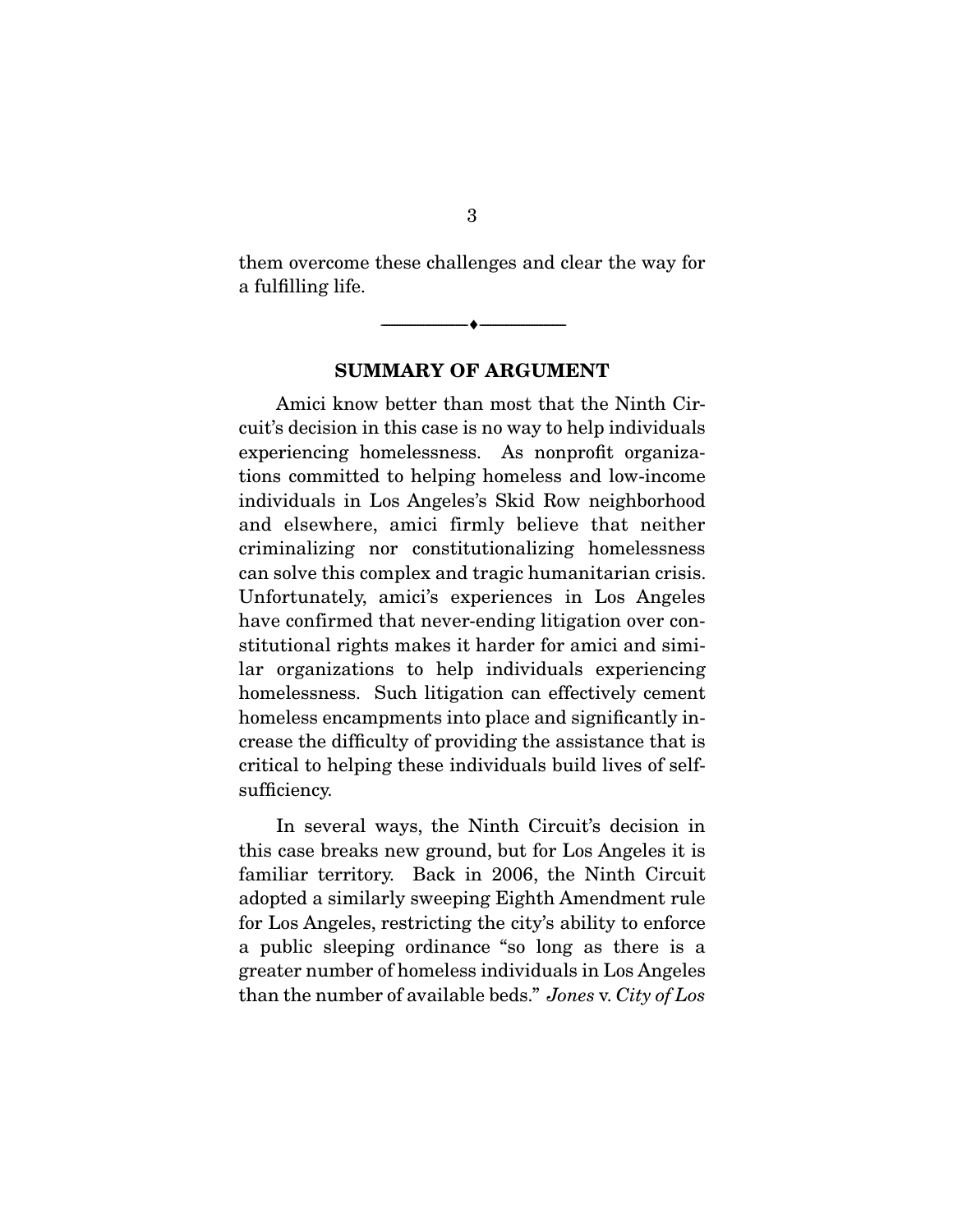*Angeles*, 444 F.3d 1118, 1138 (9th Cir. 2006). Knowing that housing sufficient for Los Angeles's tens of thousands of homeless individuals was a distant prospect, the city settled the case, and the *Jones* decision was vacated. Under the terms of the settlement, however, Los Angeles continued to abide by the *Jones* ruling and did not enforce public sleeping laws—during the overnight hours.

 But that was hardly the end of the lawsuits. The next legal battle was over the right to leave property on the street unattended. In *Lavan* v. *City of Los Angeles*, 693 F.3d 1022, 1024 (9th Cir. 2012), the Ninth Circuit ruled that the city likely violated homeless Skid Row inhabitants' Fourth and Fourteenth Amendment rights by seizing and destroying unabandoned personal possessions. Los Angeles settled that case, too, but still more lawsuits and settlements followed. Most recently, the city settled *Mitchell* v. *City of Los Angeles*, in which the district court preliminarily enjoined the city from confiscating any amount of Skid Row property, whether in a cleanup effort or incident to an arrest, "absent an objectively reasonable belief that it is abandoned, presents an immediate threat to public health or safety, is evidence of a crime, or is contraband." No. CV 16-01750 SJO (GJSx), 2016 WL 11519288, at \*7 (C.D. Cal. Apr. 13, 2016). This injunction applied not only to such essentials as tents, clothing, and medication, but also bulky items like sofas and appliances. *Mitchell* v. *City of Los Angeles*, No. CV 16- 01750 (SJO) (JPRx), 2017 WL 10545079, at \*2, \*3-4 (C.D. Cal. Sept. 25, 2017).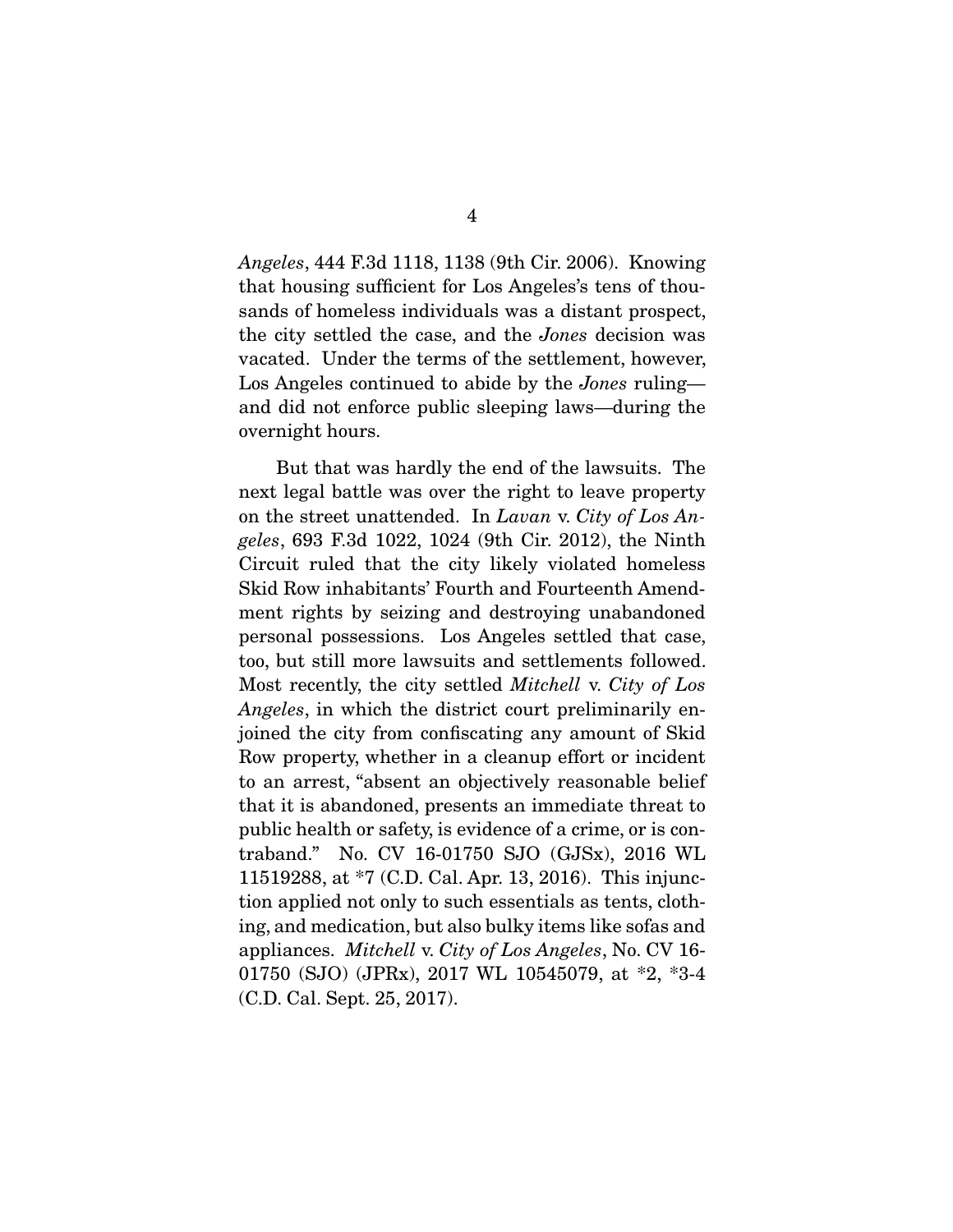No matter how well-intentioned, these lawsuits and rulings hamper efforts to find constructive solutions to homelessness. Taken together, the rulings make it virtually impossible to clean up encampments in a municipality, like Los Angeles, where the number of individuals experiencing homelessness invariably exceeds the amount of shelter space. And entrenched encampments make it harder for amici to succeed in their missions. In amici's long experience, access to housing and services—including counseling, treatment, and training, among other things—are indispensable to get people back on their feet. But it is far harder to persuade individuals to make use of available housing and services when they are settled in quasi-permanent encampments that become fixed, and overrun with disease and crime, in neglected parts of town. And it is also harder to build popular support around constructive solutions to homelessness—like the construction of new housing—when the public debate is fixated on courtroom battles.

 The status quo in Skid Row, which offers a glimpse into the future for cities throughout the Ninth Circuit if the decision below stands, is not good for the people who live in those encampments, the people trying to rebuild their lives nearby, or the people who provide services to them. In amici's view, the Court should grant certiorari and reverse the Ninth Circuit's judgment.

--------------------------------- ---------------------------------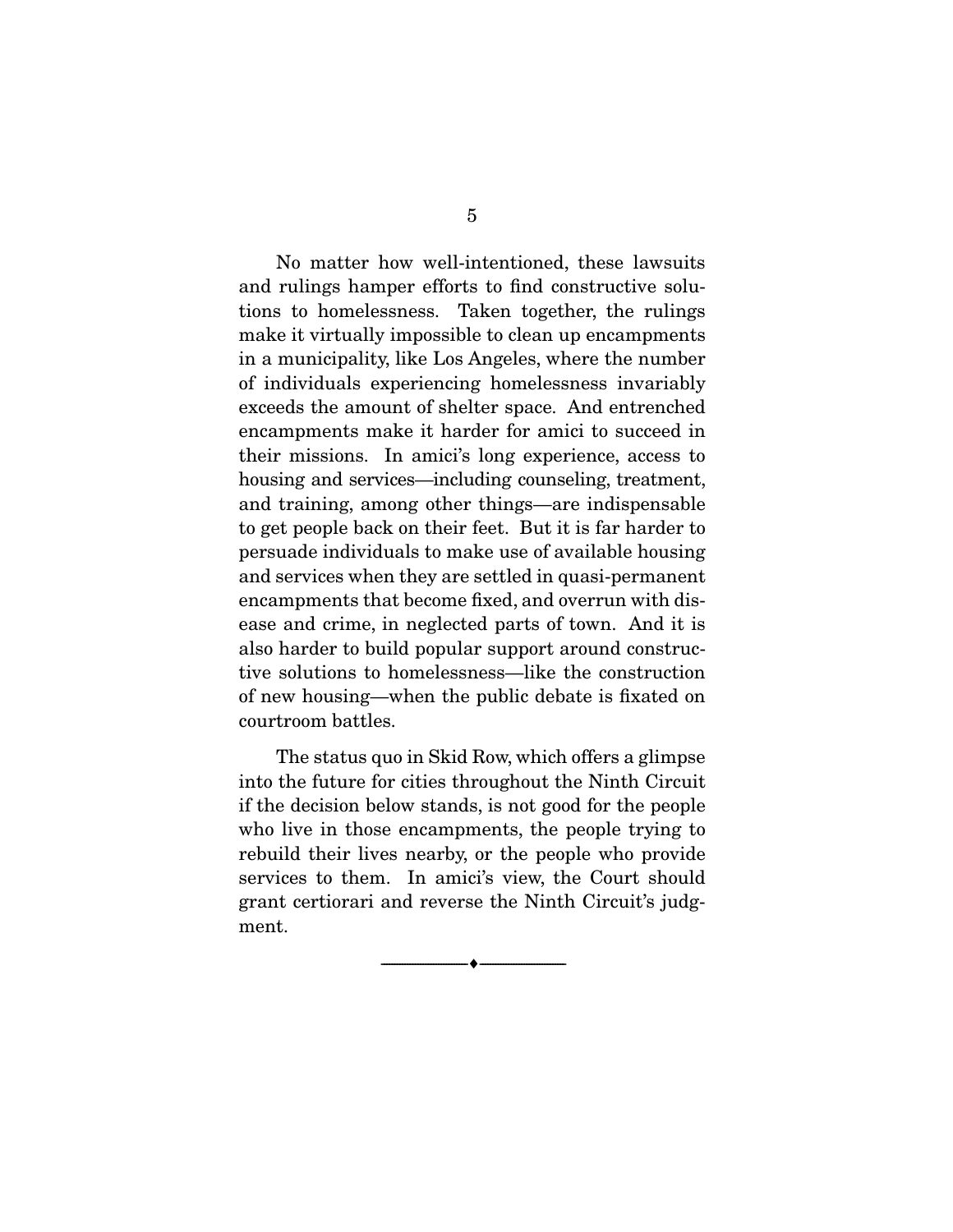#### ARGUMENT

### I. The Ninth Circuit's Decision Is Sure To Worsen The Homeless Encampment Crisis.

### A. Los Angeles's Experience After *Jones*  Provides A Cautionary Tale.

 Dissenting from the denial of en banc rehearing, Judge Milan Smith offered a photograph of what is, to amici, a familiar sight: a long line of tents filling a Skid Row sidewalk, surrounded by scattered personal effects and debris. Pet. App. 21a (M. Smith, J., dissenting). This particular sidewalk is just around the corner from the Weingart Center, but there is nothing unique about it. Countless sidewalks around Los Angeles look much the same.

 Judge Berzon contended in her concurrence that the picture is irrelevant to this case. It cannot "be said to illuminate the impact of *Martin* within this circuit," Judge Berzon argued, because it predates that decision and depicts Los Angeles rather than Boise. Pet. App. 4a (Berzon, J., concurring). But that argument does not hold up. The Ninth Circuit decision below expressly based its holding on the earlier, Los Angeles–directed decision in *Jones*. See Pet. App. 35a, 59a-60a, 62a (citing *Jones*, 444 F.3d at 1136-1138). Both decisions hold that public camping laws are unenforceable against people experiencing homelessness "so long as there is a greater number of homeless individuals in [a jurisdiction] than the number of available beds [in shelters]." Pet. App. 62a (quoting *Jones*, 444 F.3d at 1138).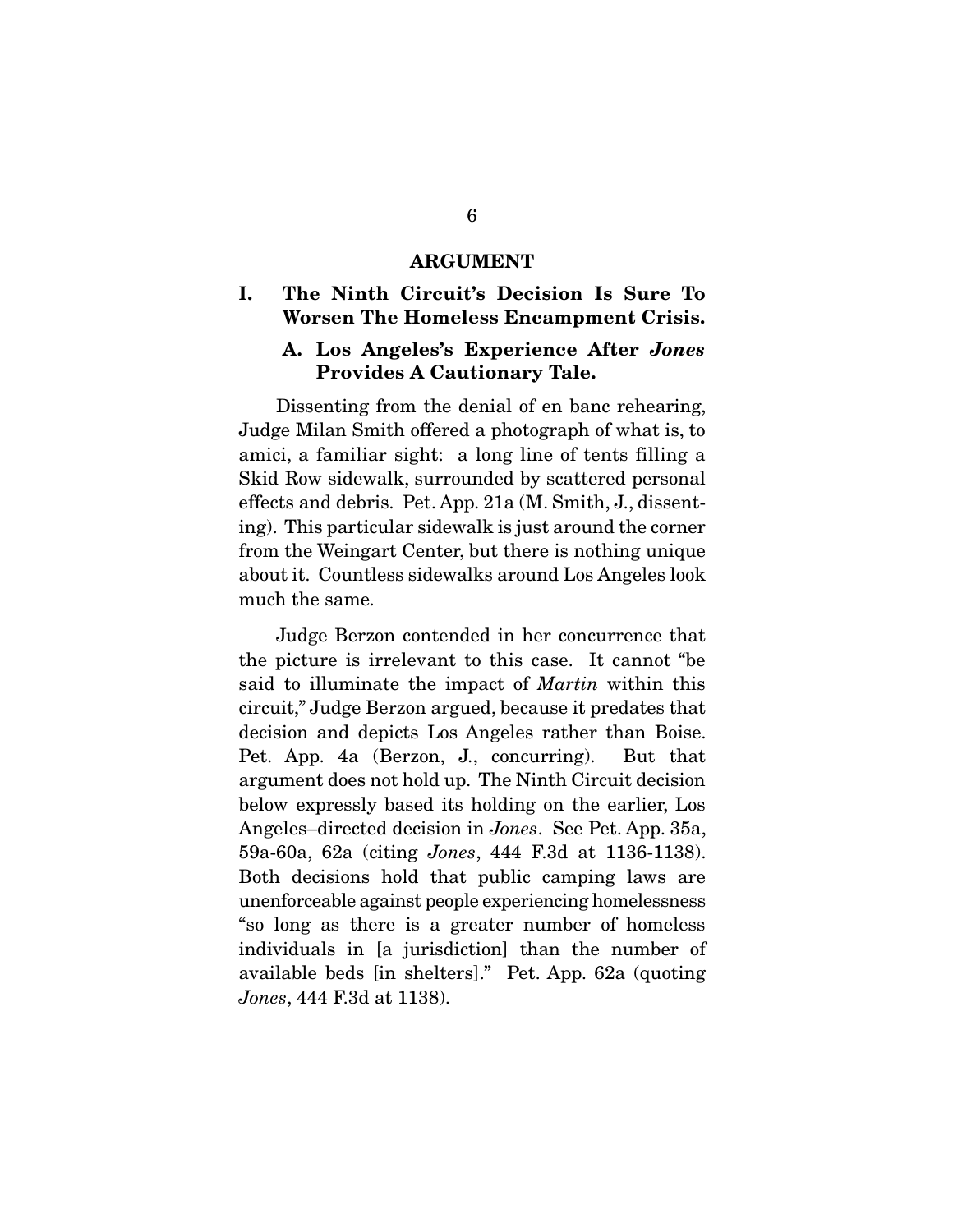True, the *Jones* decision was later vacated after the parties settled their dispute. But the terms of the settlement required adherence to *Jones*'s core ruling, at least at night: Los Angeles agreed that it would not enforce its ordinance against public camping between the hours of 9:00 p.m. and 6:00 a.m.2 That policy of nightly non-enforcement was to remain in effect until the city constructed an additional 1,250 units of permanent supportive housing for homeless individuals within city limits.<sup>3</sup>

 Los Angeles continued to adhere to that nonenforcement policy even after the city's Housing and Community Investment Department reported, in 2015, that the housing-construction requirements of the Jones settlement had been met.<sup>4</sup> And the city stayed the course after Los Angeles voters approved Measure HHH to fund up to \$1.2 billion in new housing, as well as a sales tax increase to fund additional services.<sup>5</sup>

 Far from halting the rise of homeless encampments over the past decade, the city's adherence to *Jones* has coincided with their dramatic growth.

<sup>2</sup> Jones *v.* City of Los Angeles *Settlement Agreement*, https:// veniceupdate.com/wp-content/uploads/2018/06/Jones-Settlement. pdf.

<sup>3</sup> *Ibid.* 

<sup>4</sup> Susan Shelley, *LA Should Revisit Lawsuit Settlement That Allowed Skid Row Conditions Everywhere*, L.A. DAILY NEWS (Aug. 28, 2017), https://www.dailynews.com/2017/06/20/la-should-revisitlawsuit-settlement-that-allowed-skid-row-conditions-everywheresusan-shelley/.

<sup>5</sup> *Ibid.*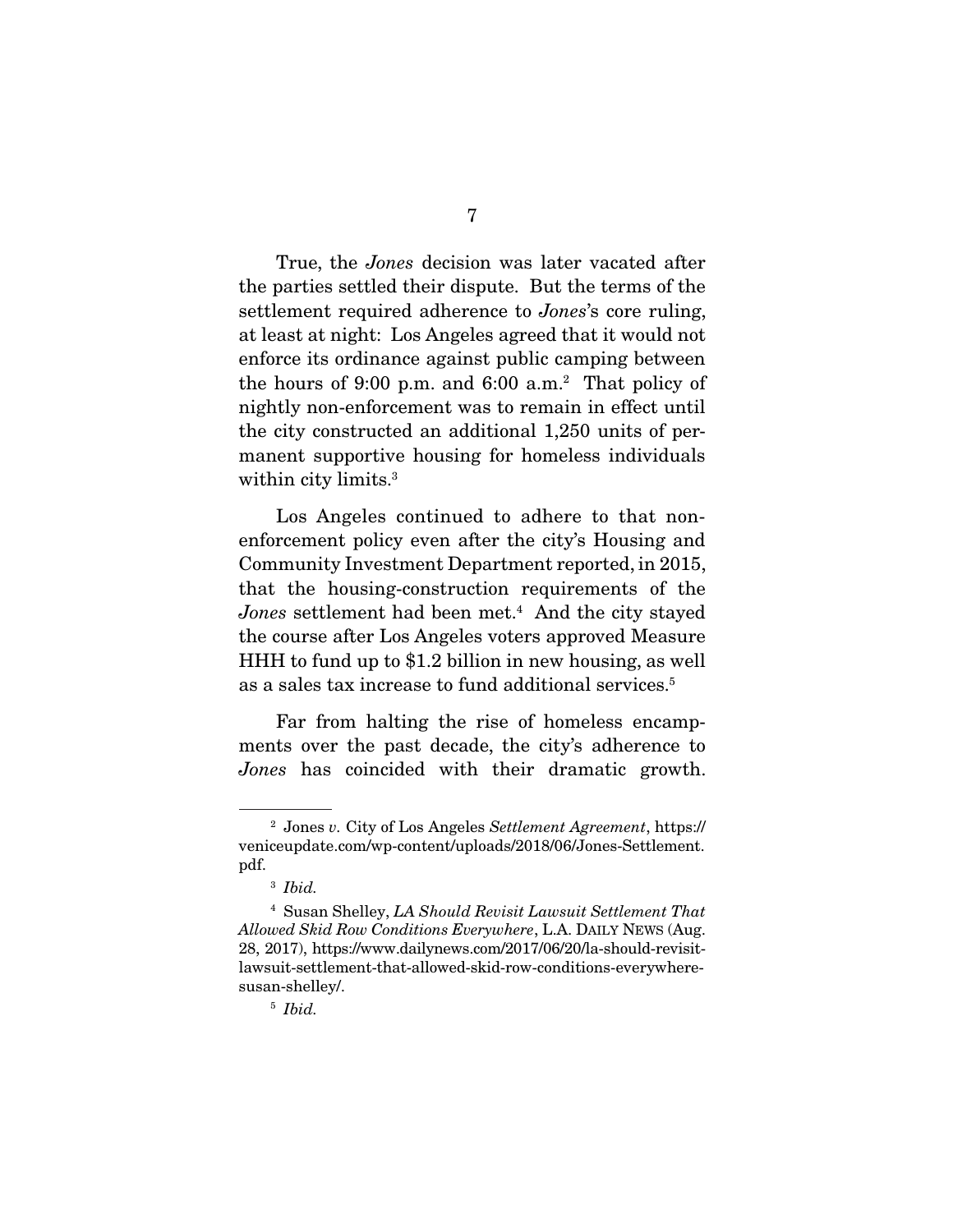Within Metro Los Angeles, known as "Service Planning Area 4," the number of unsheltered individuals—those who live on sidewalks or in cars, parks, abandoned buildings, or other places not meant for human habitation—more than *doubled* over the past decade, rising from 5,972 in 2009 to 12,281 in 2019.6 Some in the city believe that *Jones* and its settlement contributed to the entrenchment of encampments like the one depicted in Judge Smith's opinion.7

### B. Personal Property Litigation Naturally Follows Public Camping Litigation.

 Judge Berzon's concurring opinion downplays concerns that the *Jones*/*Martin* rule will foster encampments. As portrayed in the concurrence, the *Martin*  opinion does not "outlaw[] ordinances 'barring the obstruction of public rights of way or the erection of certain structures,' such as tents." Pet. App. 5a (Berzon, J., concurring) (quoting Pet. App. 62a n.8). But again, Los Angeles's experience suggests otherwise: if

<sup>6</sup> Compare LOS ANGELES HOMELESS SERVS. AUTH., 2009 GREATER LOS ANGELES HOMELESS COUNT REPORT 2 (2009), http://documents.lahsa.org/planning/homelesscount/2009/HC09 fullreport.pdf, with L.A. HOMELESS SERVS. AUTH., 2019 GREATER LOS ANGELES HOMELESS COUNT—DATA SUMMARY: TOTAL POINT-IN-TIME HOMELESS POPULATION BY GEOGRAPHIC AREAS (2019), https://www.lahsa.org/documents?id=3467-2019-greater-losangeles-homeless-count-total-point-in-time-homeless-populationby-geographic-areas.pdf.

<sup>7</sup> See, *e.g.*, Shelley, *supra* note 4.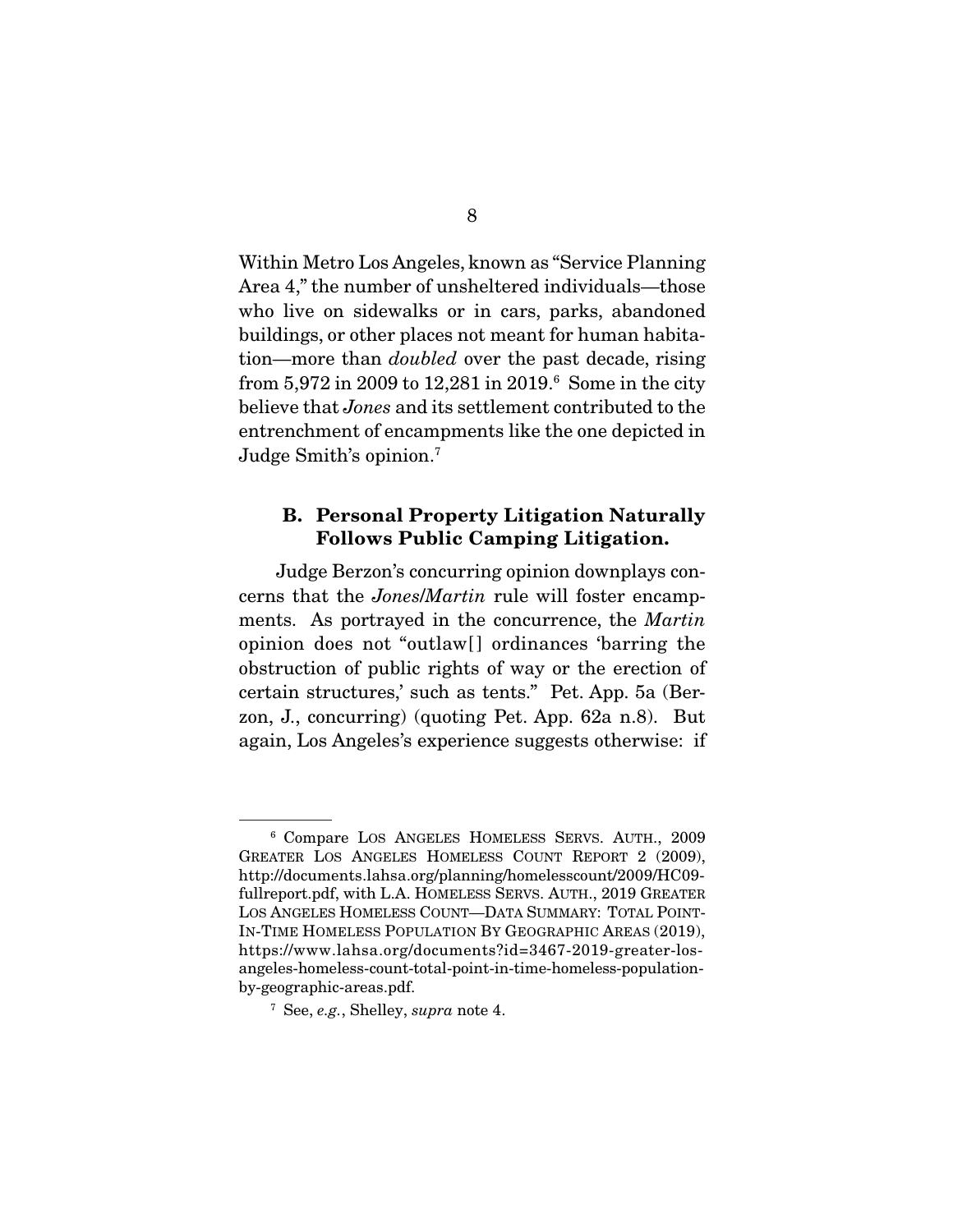individuals have a right to sleep on sidewalks, they also have certain rights to keep their belongings there.

 The Ninth Circuit has already recognized as much. In *Lavan*, a divided panel upheld a preliminary injunction against Los Angeles based on allegations that the city was improperly seizing and destroying unattended personal effects on Skid Row. 693 F.3d at 1027. According to the Ninth Circuit majority, the city likely violated both the Fourth and Fourteenth Amendments by seizing and destroying unattended personal property that had not been abandoned. *Ibid.* In so holding, the panel rejected the suggestion that such conduct was reasonable, for Fourth Amendment purposes, because leaving property unattended on a public sidewalk violated the municipal code. *Id.* at 1027, 1029-1030. It similarly found the ordinance irrelevant to the owners' procedural due process rights. *Id.* at 1031-1032. The court was particularly critical of what it called "the City's 'practice of on-the-spot destruction of seized property.'" *Id.* at 1032 (citation omitted).

 After *Lavan*, the city reevaluated its approach to unattended personal property. In 2016, the city council approved amendments to the municipal code that permitted individuals to keep a limited amount of personal property—as much as could fit in a 60-gallon container.8 Other personal property could be seized, but generally only if the city first provided 24 hours'

<sup>8</sup> Gale Holland, *L.A. Council OKs Law Limiting Homeless People's Belongings To What Can Fit In A Trash Bin*, L.A. TIMES (Mar. 30, 2016).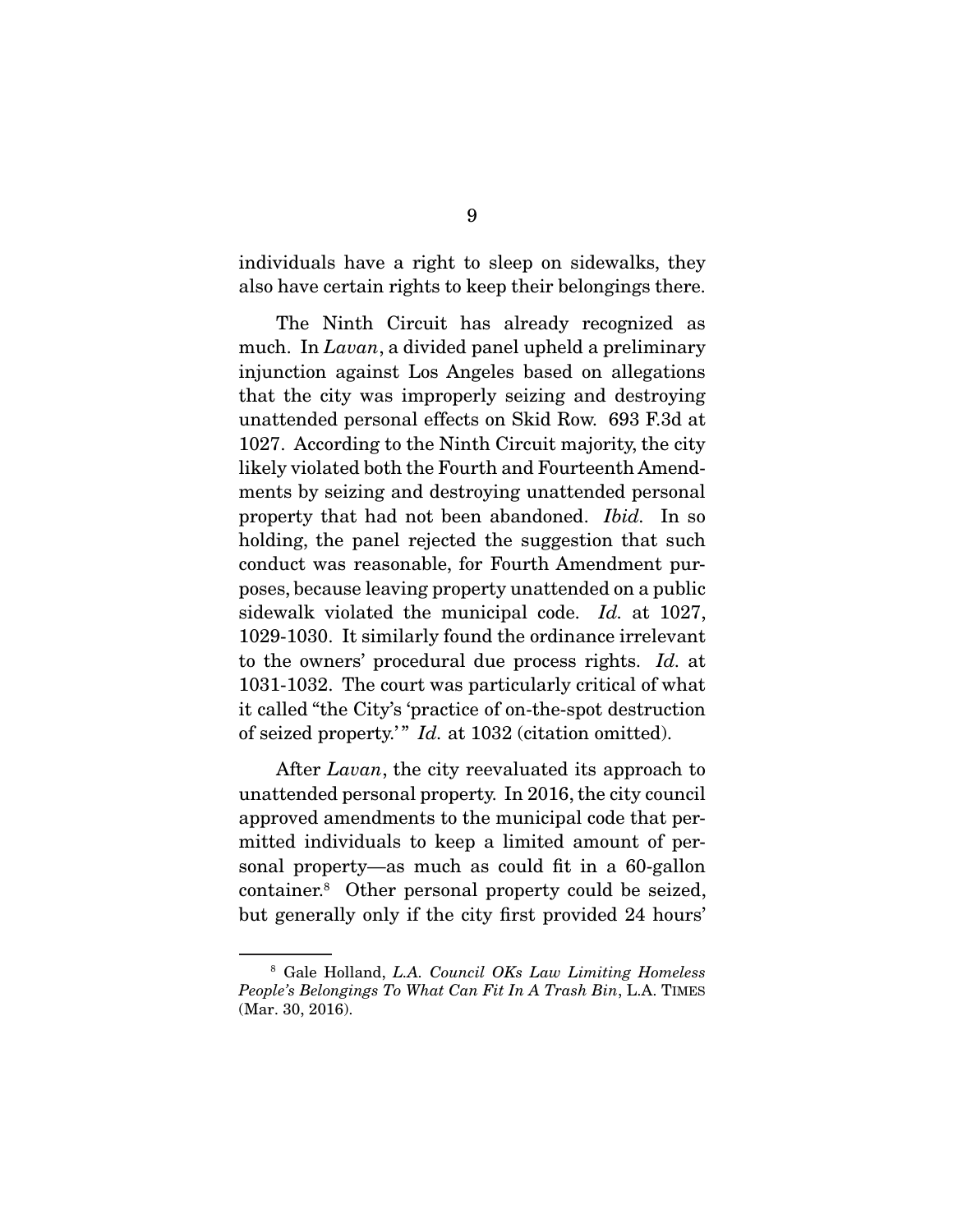notice; and then seized property would be stored for owners' retrieval for 90 days.9

 Before that new law could take effect, however, new litigation was already underway. In *Mitchell* v. *City of Los Angeles*, plaintiffs alleged that the city had improperly seized or destroyed Skid Row inhabitants' personal property without providing notice or storage. 2016 WL 11519288, at \*1. Although the district court acknowledged that the evidence for and against the plaintiffs' allegations was inconclusive, it nonetheless concluded based on *Lavan* that the plaintiffs had shown a likelihood of success, and awarded a preliminary injunction. *Id.* at \*3-5. The injunction prohibited the confiscation of property in Skid Row and surrounding areas—whether incident to an arrest or part of a cleanup of an area where homeless individuals are located—unless the city had an objectively reasonable belief that the property was abandoned, posed an immediate health and safety risk, or was evidence of a crime or contraband. *Id.* at \*7. In a follow-up ruling, the court denied the city's request for clarification that "sofas, appliances, sheds, and other bulky items" could properly be removed without satisfying those conditions. *Mitchell*, 2017 WL 10545079, at \*2. Under the *Mitchell* injunction, not even sofas and appliances could be seized unless they pose an immediate threat to public health or safety. *Id.* at \*4 ("If a bulky item does not pose such a threat, then it must not be seized.").

<sup>9</sup> *Ibid.*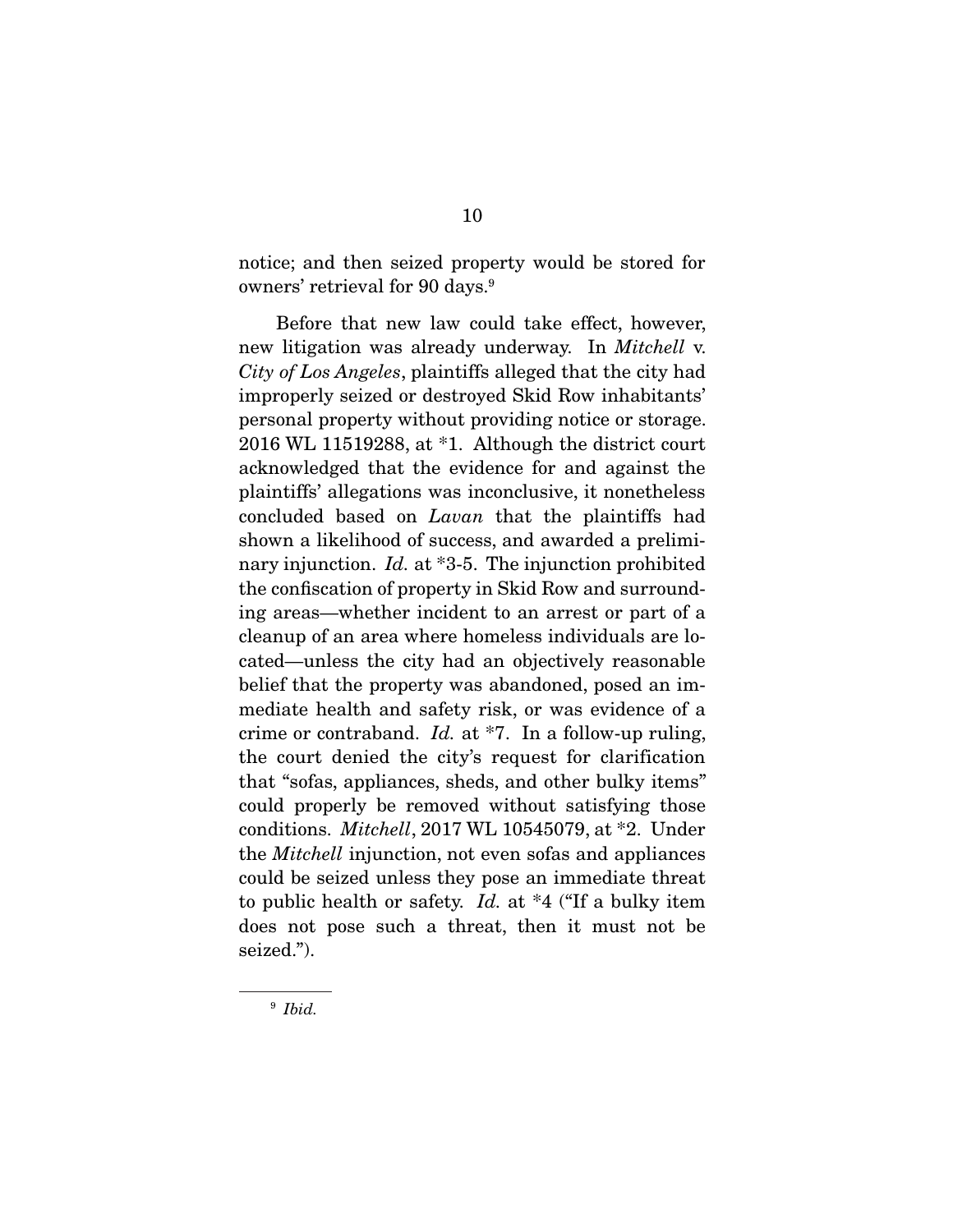Los Angeles settled *Mitchell* too.<sup>10</sup> For a threeyear period, the city has agreed not to limit the total amount of property that individuals can keep in the Skid Row neighborhood, abandoning the 2016 ordinance's 60-gallon maximum for that particular area.<sup>11</sup>

 A spokesperson for the city's mayor described the agreement as "the outcome of several unfortunate options," and added, "It's time we break the cycle of litigation that keeps us from helping people in need."12 José Huizar, a city councilmember whose district encompasses Skid Row, voted against the settlement and criticized the city for continuing to "allow litigation to drive policy on homelessness instead of proactive policy."13

<sup>10</sup> Nicholas Slayton, *Homeless Property Settlement Imposes New Rules For Skid Row, Surrounding Areas*, L.A. DOWNTOWN NEWS (May 31, 2019), http://www.ladowntownnews.com/news/ homeless-property-settlement-imposes-new-rules-for-skid-rowsurrounding/article\_db57038c-83c4-11e9-a1eb-33c5105a99c7.html.

<sup>11</sup> Gale Holland & David Zahniser, *L.A. Agrees To Let Homeless People Keep Skid Row Property—And Some In Downtown Aren't Happy*, L.A. TIMES (May 29, 2019), https://www.latimes.com/ local/lanow/la-me-ln-homeless-cleanup-property-skid-row-downtownlawsuit-mitchell-case-20190529-story.html.

<sup>12</sup> *Ibid.* (quoting Alex Comisar, a spokesperson for Mayor Eric Garcetti).

<sup>13</sup> Nicholas Slayton, *Council Votes To Settle* Mitchell *Case And Limit Property Seizures On Skid Row*, L.A. DOWNTOWN NEWS (Mar. 6, 2019), http://www.ladowntownnews.com/news/ council-votes-to-settle-mitchell-case-and-limit-property-seizures/ article\_a27b6a8a-4076-11e9-b1df-070c6d75e026.html.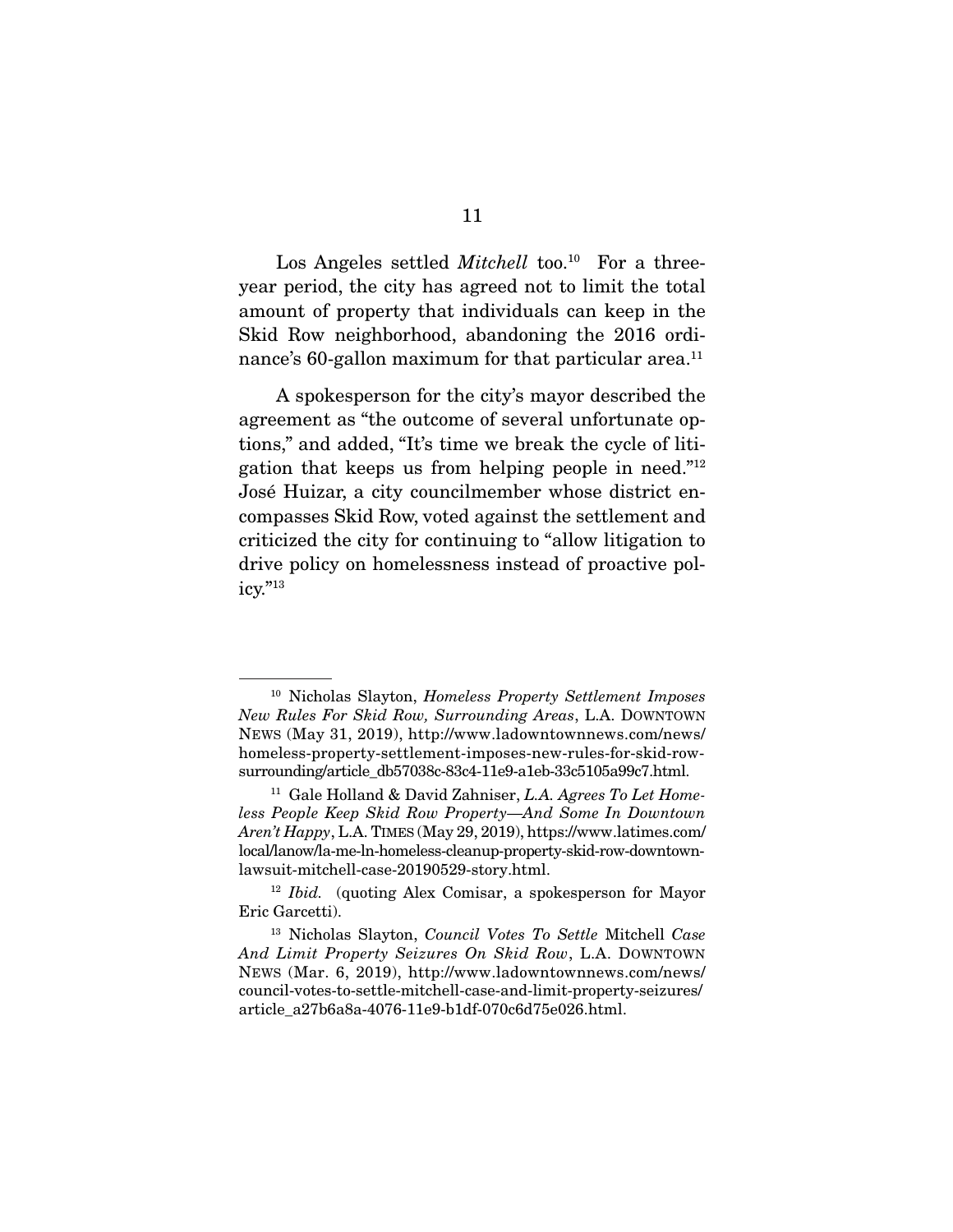### C. The Panel's Decision In This Case Will Prompt Still More Litigation.

 Despite these settlements, the Los Angeles city government knows that litigation over homelessness is unlikely to end soon. After the Ninth Circuit's ruling in this case, the city council's homelessness and poverty committee recommended a full rewrite of the municipal code provision that gave rise to the *Jones*  litigation and settlement.<sup>14</sup> Today, there are over 27,000 unsheltered individuals in Los Angeles as a whole, but only 8,100 shelter beds.<sup>15</sup> The city council committee accordingly thinks that a more narrowly tailored provision is necessary to comply with the ruling below.16

 And while Los Angeles has been wrestling with these issues for over a decade, future litigation will not be confined to that city alone. Throughout the Ninth Circuit, plaintiffs can and already do cite the panel's decision, as well as the *Lavan* precedent, to argue for constitutional rights to sleep in public and keep personal possessions. Given those two Ninth Circuit precedents, municipalities throughout the western United States will quickly find themselves with severely

<sup>14</sup> Matt Tinoco, *LA's Rules About Where Homeless People Are Allowed To Sit And Sleep Could Get Even More Complicated*, LAIST (Aug. 22, 2019), https://laist.com/2019/08/22/los-angeleshomeless-sit-lie-sleep-law.php.

<sup>15</sup> *Ibid.*

<sup>16</sup> *Ibid.*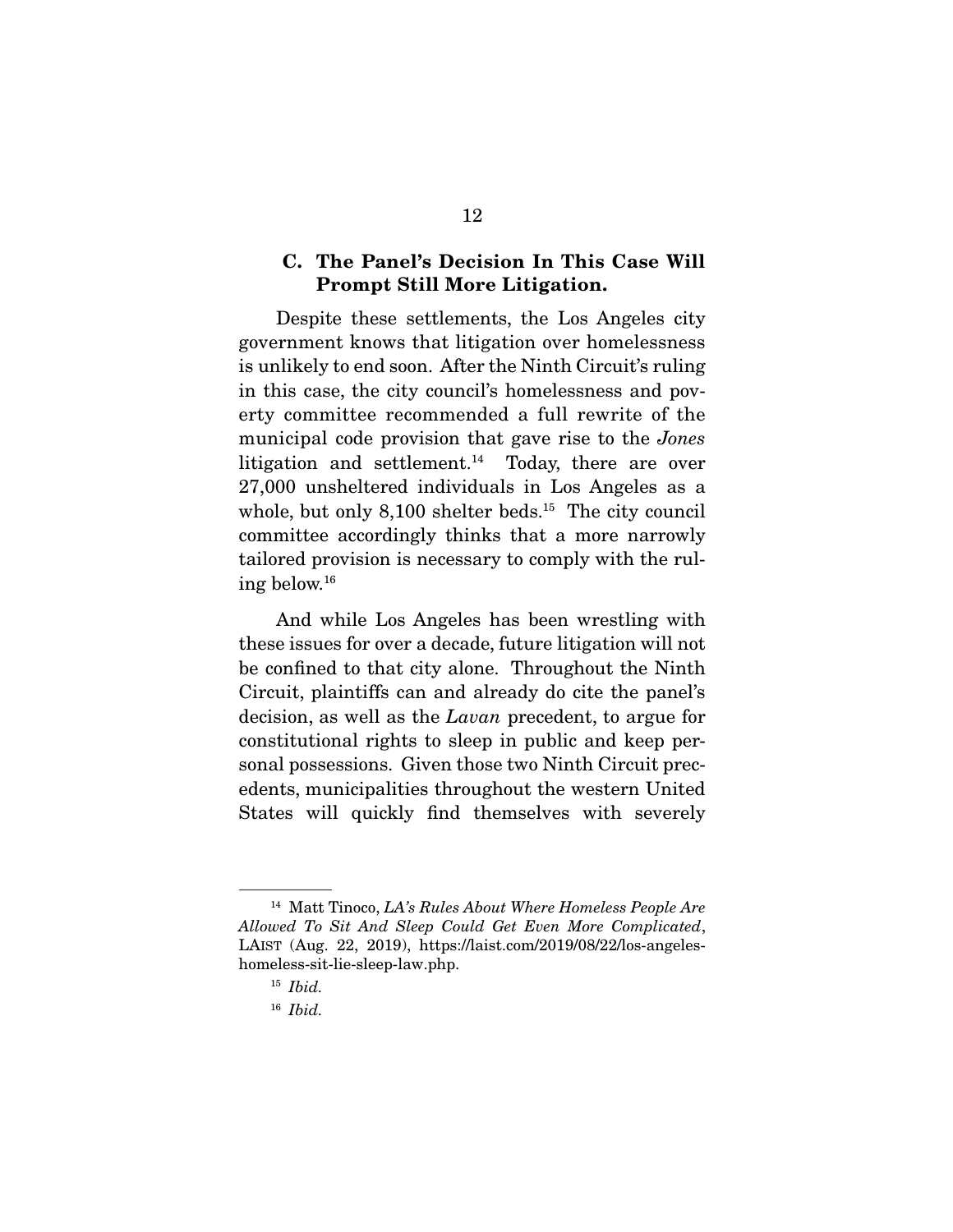restricted options in combatting the growth and increasing permanence of homeless encampments.

### II. Rights To Reside In Encampments Are An Inadequate Response To The Homeless Population's Needs.

 Aside from witnessing the progression of the Los Angeles–based litigation, amici also have firsthand knowledge of how to help individuals overcome homelessness. The way to do that is by getting them into housing and services. There are different types of housing and different types of services—including skills training, addiction treatment, case management, and medical and mental health care—and room for reasonable disagreement over optimal policy and which types of housing and services to prioritize. But the overall goal should be to help people get off the streets.

 Unfortunately, enshrining legal rights to live in encampments can undermine that goal. Although the litigation recounted above has been pursued with noble intentions and has secured rulings that seem to benefit the homeless in the short term, it also has significant drawbacks. In many ways, constitutionalizing rights to camp and keep property in public can have adverse unintended effects. It can lead to extremely unsafe conditions, jeopardize the effective provision of the vital and indeed life-altering housing and services that amici and similar organizations offer, and distort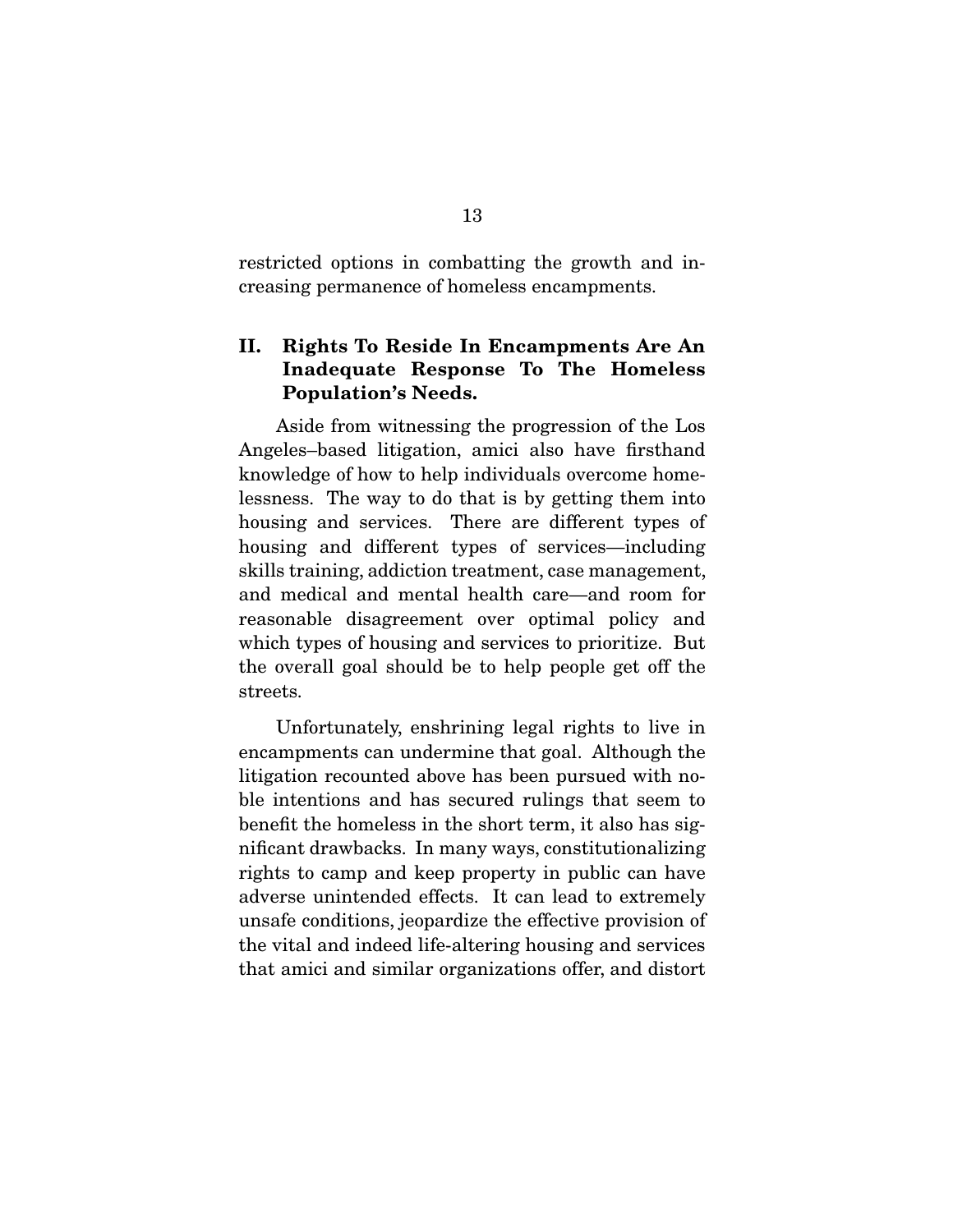the public debate over how best to help this underserved population.

### A. Encampments Are Beset By Appalling Health And Safety Problems.

 Day in and day out, amici see homelessness's human toll. On Skid Row, outbreaks of disease are common. Because of the close quarters and lack of effective systems for dealing with human waste, physicians who treat the homeless describe encampment conditions as "just like a Third World environment."<sup>17</sup> Those who live in this environment can be particularly susceptible to outbreaks of disease due to weakened immune systems from stress and malnutrition.18

 Typhus, which is spread by infected fleas on rats and other animals, recently spread through the downtown streets and even required the closure of parts of city hall after rodents invaded the building.19 In 2017, the Los Angeles County Department of Public Health declared a local outbreak of hepatitis A, with a large majority of cases occurring among homeless individuals and those who provide services to them.20

<sup>17</sup> Anna Gorman & Kaiser Health News, *Medieval Diseases Are Infecting California's Homeless*, THE ATLANTIC (Mar. 8, 2019), https://www.theatlantic.com/health/archive/2019/03/typhustuber culosis-medieval-diseases-spreading-homeless/584380/.

<sup>18</sup> *Ibid.*

<sup>19</sup> *Ibid.*

<sup>&</sup>lt;sup>20</sup> L.A. CTY. HEALTH ALERT NETWORK, LAC DPH HEALTH ALERT: OUTBREAK OF HEPATITIS A IN LOS ANGELES COUNTY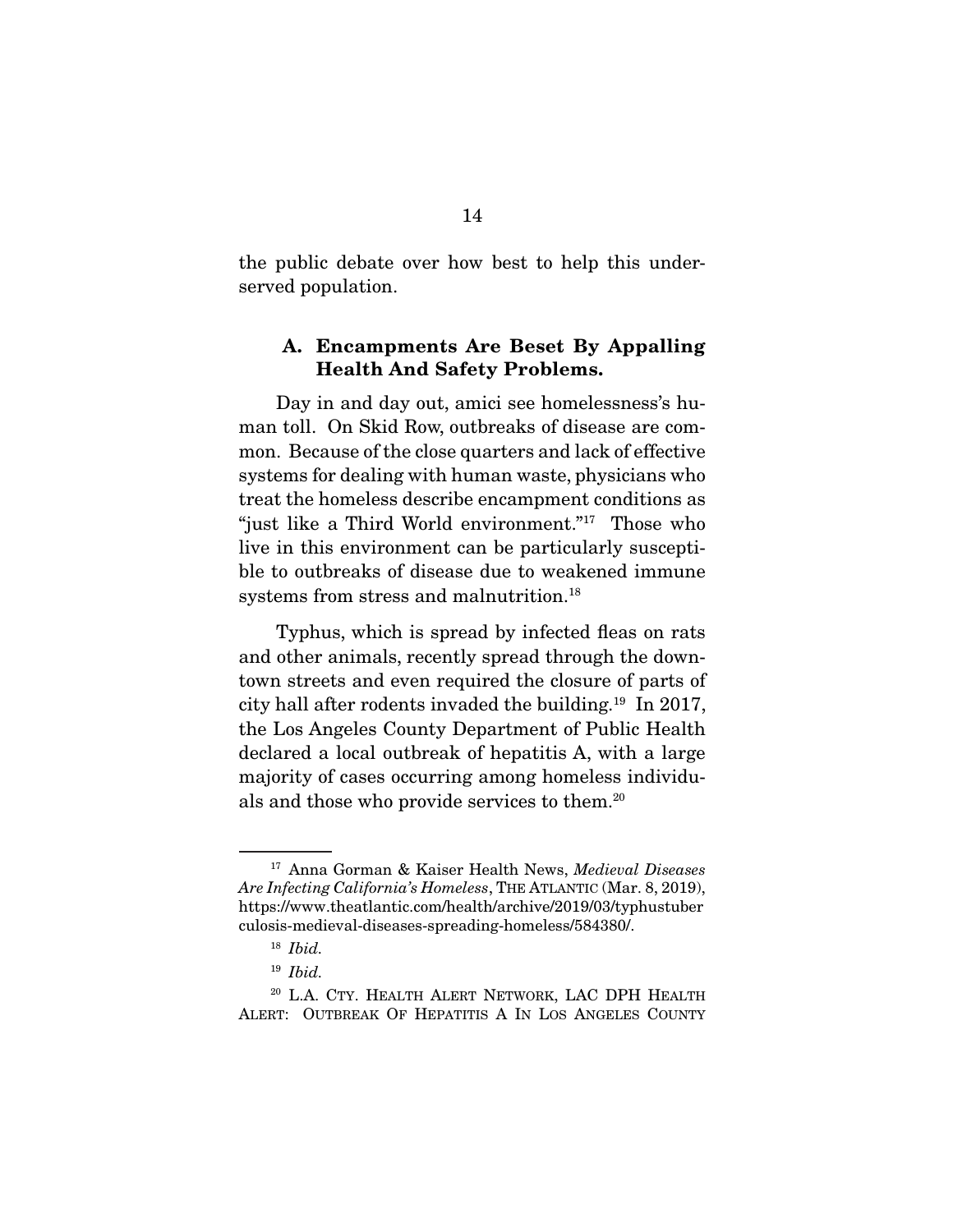But disease is far from the only problem. Bad actors prey on those who live in encampments, viewing them as easy victims. Hundreds of gang members hide in encampments.21 They use the cover of the tents to move drugs and weapons, and take advantage of the homeless individuals who live in and around them.<sup>22</sup>

 Drug dealers engage in similar exploitation. Deaths among individuals experiencing homelessness in Los Angeles County have risen 76% in the past five years, with substance abuse a likely cause for the increase. $23$  Between 2014 and 2018, 3,612 homeless individuals died in Los Angeles, over a third of whom died in public places like sidewalks, hillsides, riverbeds, and freeway on-ramps, often from substance abuse. $24$  In 2016, prosecutors obtained the conviction of a drug dealer who "preyed on the vulnerable homeless population of Skid Row," taking in \$1.6 million and selling more than 15 pounds of cocaine along the way. $25$ 

AMONG THE HOMELESS AND PEOPLE WHO USE ILLICIT DRUGS (Sept. 19, 2017), http://publichealth.lacounty.gov/eprp/Health%20 Alerts/DPH%20HAN%20Hep%20A%20Outbreak%20091917.pdf.

<sup>21</sup> Lolita Lopez & Phil Dreschler, *Gangs Of LA On Skid Row*, NBC LOS ANGELES (Feb. 19, 2018), https://www.nbclosangeles.com/ news/local/Gangs-of-LA-on-Skid-Row-474531353.html.

<sup>22</sup> *Ibid.*

<sup>23</sup> Anna Gorman & Harriet Blair Rowan, *The Homeless Are Dying In Record Numbers On The Streets of L.A.*, KAISER HEALTH NEWS (Apr. 24, 2019), https://khn.org/news/the-homeless-aredying-in-record-numbers-on-the-streets-of-l-a/.

<sup>24</sup> *Ibid.* 

<sup>25</sup> Marissa Wenzke & Courtney Friel, *Skid Row Drug Kingpin, Found With \$600,000 in \$1 Bills, Is Sentenced To 11 Years In*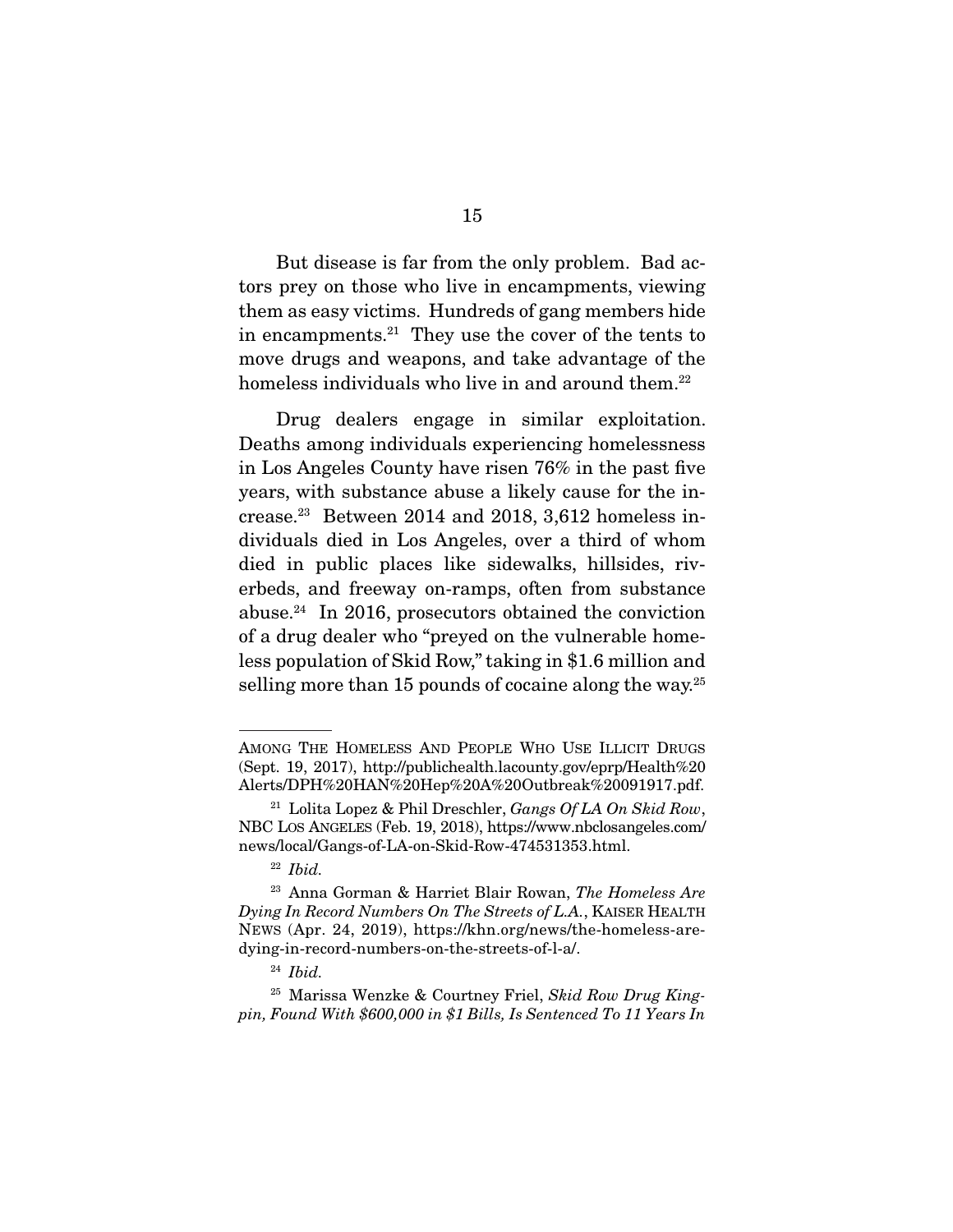On any given night, there are also 4,800 to 10,000 homeless minors on the streets of Los Angeles.<sup>26</sup> Up to one-eighth of Los Angeles's homeless population are unaccompanied minors, who are particularly vulnerable to sex trafficking and exploitation.<sup>27</sup> Statistics are hard to calculate, but by one estimate, one in three teens will be recruited into sex work within 48 hours on the street, and according to two other reports, these victims are, on average,  $13$  to  $15$  years old.<sup>28</sup>

 And conditions may be getting worse. In 2018, serious crimes involving at least one homeless victim rose  $68\%$  from the previous year.<sup>29</sup> Much of the increase was attributable to robbery, larceny, and rape.30 In the words of one Skid Row service provider, "People

*Prison*, KTLA5 (Aug. 7, 2017), https://ktla.com/2017/08/07/skidrow-drug-kingpin-found-with-600000-in-1-bills-is-sentenced-to-11-years-in-prison/.

<sup>26</sup> Lane Anderson, *Saving "Throwaway Kids." In Los Angeles, Sex Trafficking Doesn't Look Like It Does In The Movies*, DESERET NEWS (Dec. 31, 2015), https://www.deseret.com/2015/12/31/ 20579729/saving-throwaway-kids-in-los-angeles-sex-traffickingdoesn-t-look-like-it-does-in-the-movies#john-jay-college-of-criminaljustice-molnar-et-al-suicidal-behavior-and-sexual-physical-abuseamong-street-youth-child-abuse-neglect.

<sup>27</sup> *Ibid.* 

<sup>28</sup> *Ibid.*

<sup>&</sup>lt;sup>29</sup> L.A. CHIEF OF POLICE, THE LOS ANGELES POLICE DEPART-MENT'S 2018 FOURTH QUARTER REPORT ON HOMELESSNESS 2 (Jan. 29, 2019), http://www.lapdpolicecom.lacity.org/031219/BPC\_ 19-0073.pdf.

<sup>30</sup> Kate Cagle, *Crime Rate Among Homeless Skyrockets In Los Angeles*, SPECTRUM NEWS 1 (May 7, 2019), https://spectrumnews1.com/ ca/la-west/news/2019/05/07/crime-among-the-homeless-explodesin-los-angeles.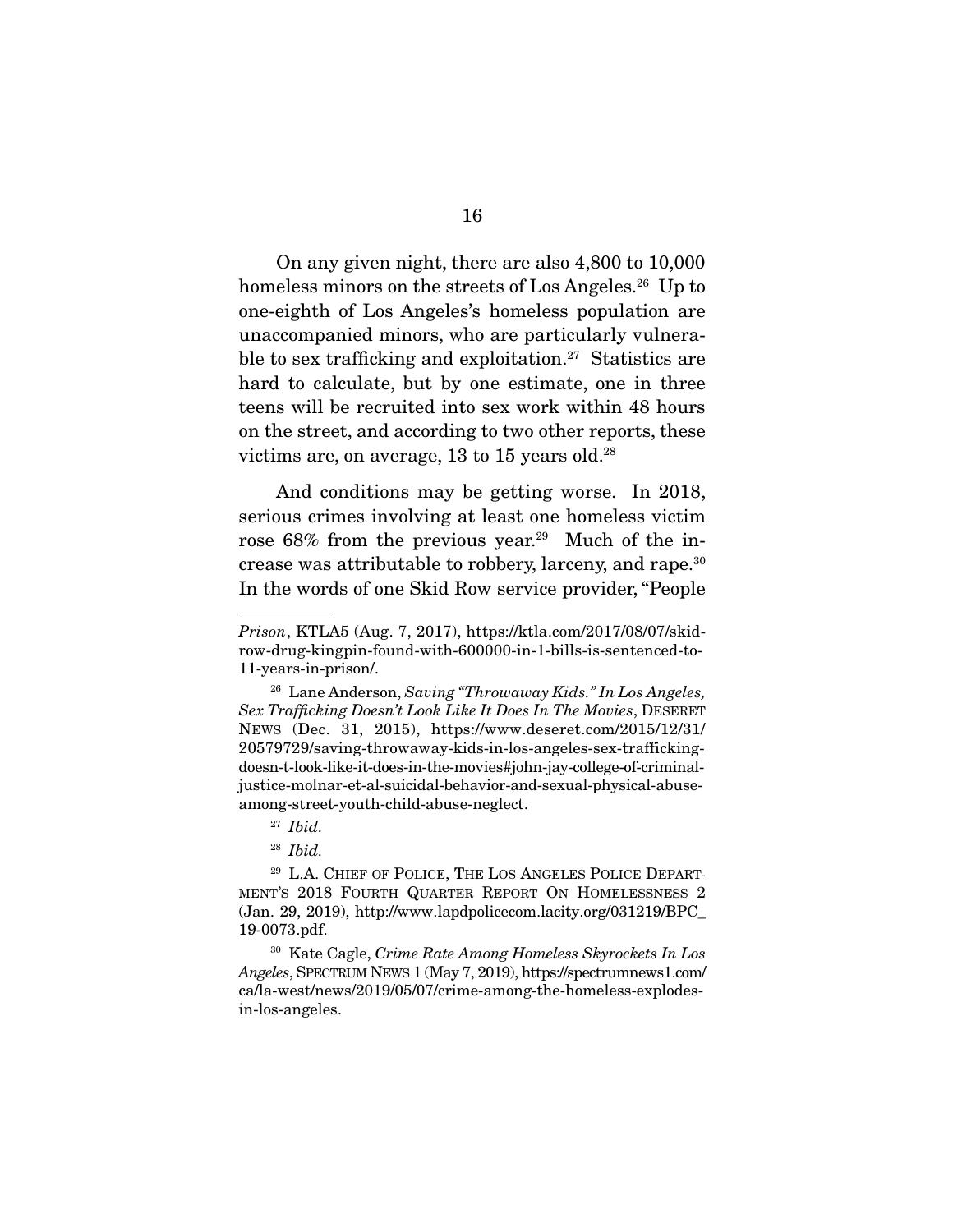get beaten, women get raped."31 "It's just a brutal environment."32

### B. Encampments Interfere With The Provision Of Housing And Vital Services To The Homeless.

 Such conditions make it much harder for service providers like amici to provide housing and critical services to individuals experiencing homelessness. That is for several reasons.

 Unsurprisingly, when encampment conditions are dangerous for people experiencing homelessness they are also dangerous for those who serve them. The presence of communicable diseases hampers the outreach efforts of homeless service providers. There have been several hepatitis A cases "among people who provide services to the homeless."33 A police department employee assigned to Skid Row became infected with typhoid fever, with two other employees showing symptoms as well.<sup>34</sup> Andy Bales, the CEO of the Union

<sup>34</sup> Chris Woodyard, *As Homeless Are Suffering, Risk Of Hepatitis, Typhus And Other Diseases Is Growing*, USA TODAY (July 10, 2019), https://www.usatoday.com/story/news/nation/2019/06/18/

<sup>31</sup> Eric Johnson, *Paradise Lost: Homeless In Los Angeles*, KOMO NEWS (June 18, 2019), https://komonews.com/news/local/ paradise-lost-homeless-in-los-angeles (quoting Andy Bales, CEO of the Union Rescue Mission).

<sup>32</sup> *Ibid.* 

<sup>33</sup> Cty. of Los Angeles Public Health, *Public Health Announces Hepatitis A Outbreak In LA County* (Sept. 19, 2017), http://public health.lacounty.gov/phcommon/public/media/mediapubhpdetail. cfm?prid=1754.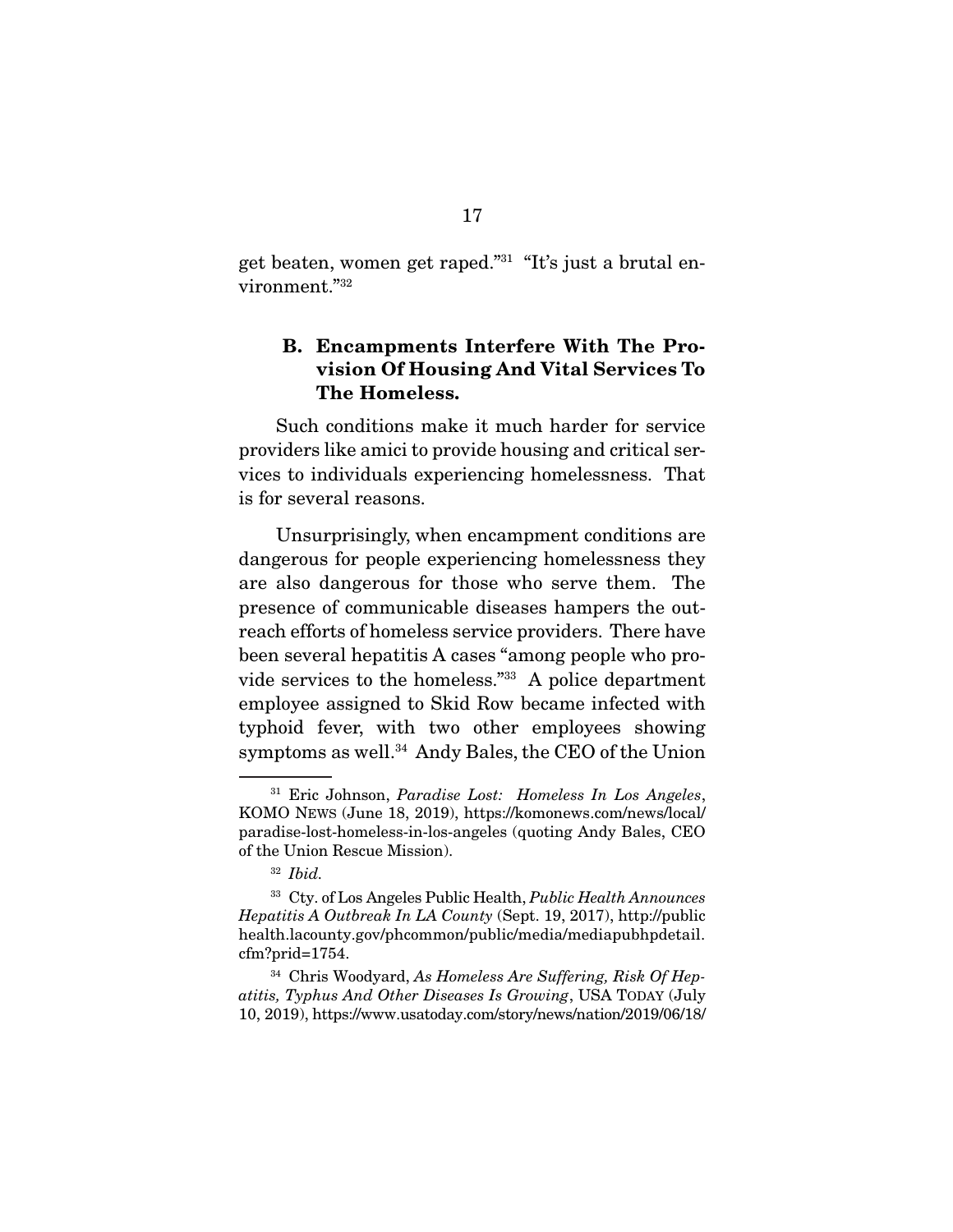Rescue Mission, became infected by E. coli, strep, and staph while serving the Los Angeles homeless, requiring the amputation of his leg.35

 Encampments also restrict the resources that can be committed to providing vital services. Municipalities must direct substantial resources to keeping such areas safe. As the U.S. Interagency Council on Homelessness has correctly observed, such municipalities bear significant "costs to ensure the safety, security, and well-being of the people living within the encampments, which can prevent funding from being directed to supporting and creating permanent housing and service options for all who are unsheltered."36

 Encampments also encourage municipalities to write off particular parts of the city, where conditions are out of sight and mind for many citizens. Take the *Mitchell* settlement, for example. Instead of negotiating a solution that would have treated all of Los Angeles equally, the city decided to create special rules for Skid Row and certain nearby areas.<sup>37</sup> It is no secret that Los Angeles's government has decided, in Councilman Huizar's words, to "treat Skid Row and

homeless-homelessness-disease-outbreaks-hepatitis-public-health/ 1437242001/.

<sup>35</sup> Johnson, *supra* note 31.

<sup>36</sup> U.S. INTERAGENCY COUNCIL ON HOMELESSNESS, ENDING HOMELESSNESS FOR PEOPLE LIVING IN ENCAMPMENTS: ADVANCING THE DIALOGUE 2 (Aug. 2015), https://www.usich.gov/resources/ uploads/asset\_library/Ending\_Homelessness\_for\_People\_Living\_ in Encampments Aug2015.pdf.

<sup>37</sup> Slayton, *supra* note 10.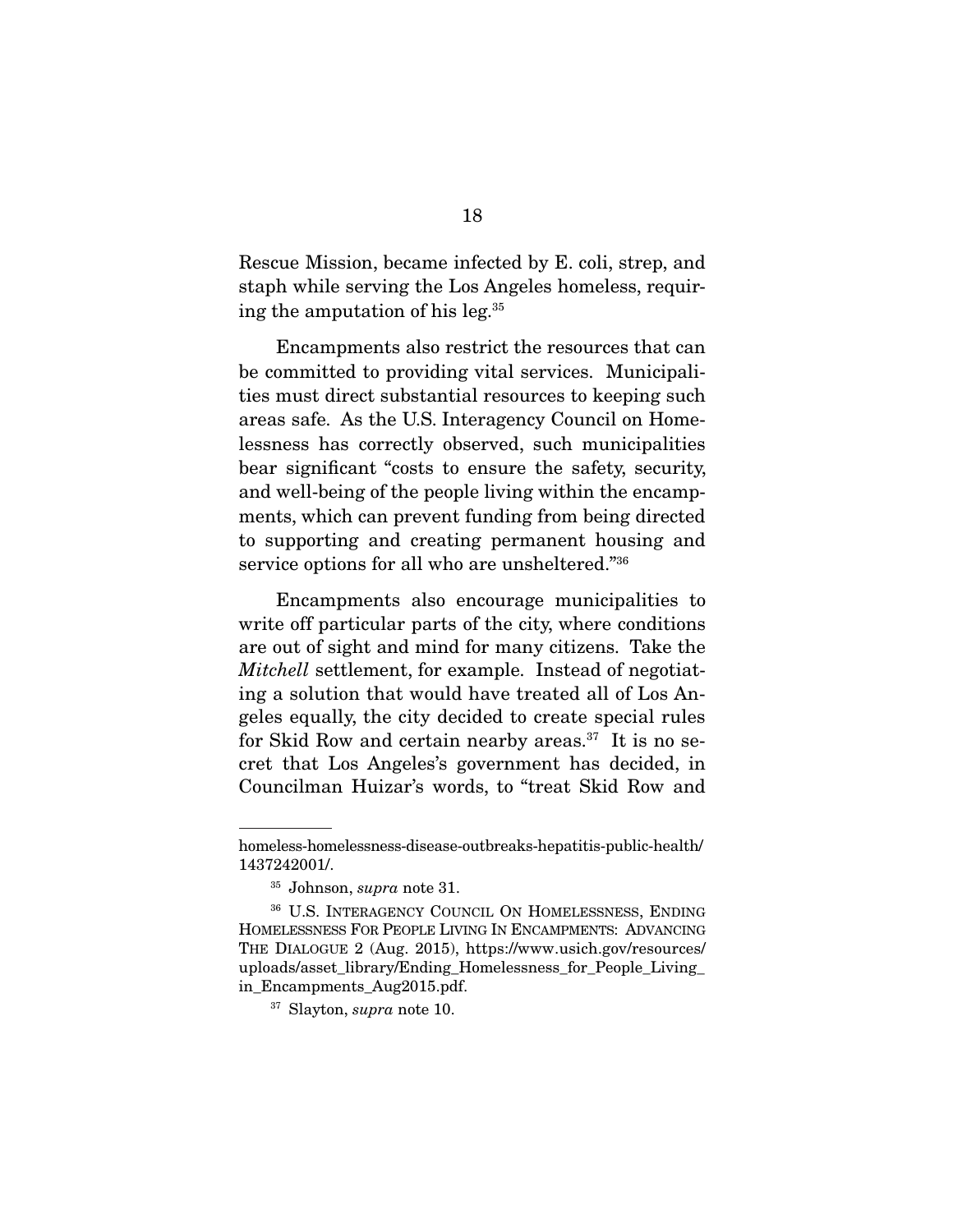Downtown different than the rest of the City," but in doing so the city "allow[s] conditions to worsen for [Skid Row's] population of people experiencing homelessness."38

 That differential treatment is particularly bad for those who are trying to use service providers' assistance and are earnestly seeking to recover from homelessness. Such recovery efforts typically take place near encampments, where the recovering individuals formerly lived. That is both where service providers like amici operate and where new bridge housing is being built, through programs like Los Angeles's "A Bridge Home."39 In the words of Mike Arnold, the President and CEO of The Midnight Mission, "everyone deserves to walk through their neighborhoods without the threat of violence, assault, or drug dealing," but the several hundred people who sleep at The Midnight Mission's shelter each night, and "thousands of other people who are both in the process of recovering from homelessness and living in Skid Row," cannot "walk outside and make ten steps without being offered drugs, alcohol, or sex."40 The members of this community "do not deserve less than any other community in Los Angeles."41

<sup>38</sup> Slayton, *supra* note 13.

<sup>39</sup> *A Bridge Home*, OFFICE OF L.A. MAYOR ERIC GARCETTI, https://www.lamayor.org/ABridgeHome (last visited Sept. 25, 2019).

<sup>40</sup> Mike Arnold, President & CEO of The Midnight Mission, Testimony at the L.A. City Council Homelessness & Poverty Comm. 23:20 (Oct. 3, 2018), http://lacity.granicus.com/mediaplayer.php? view id=46&clip id=18406.

<sup>41</sup> *Ibid.*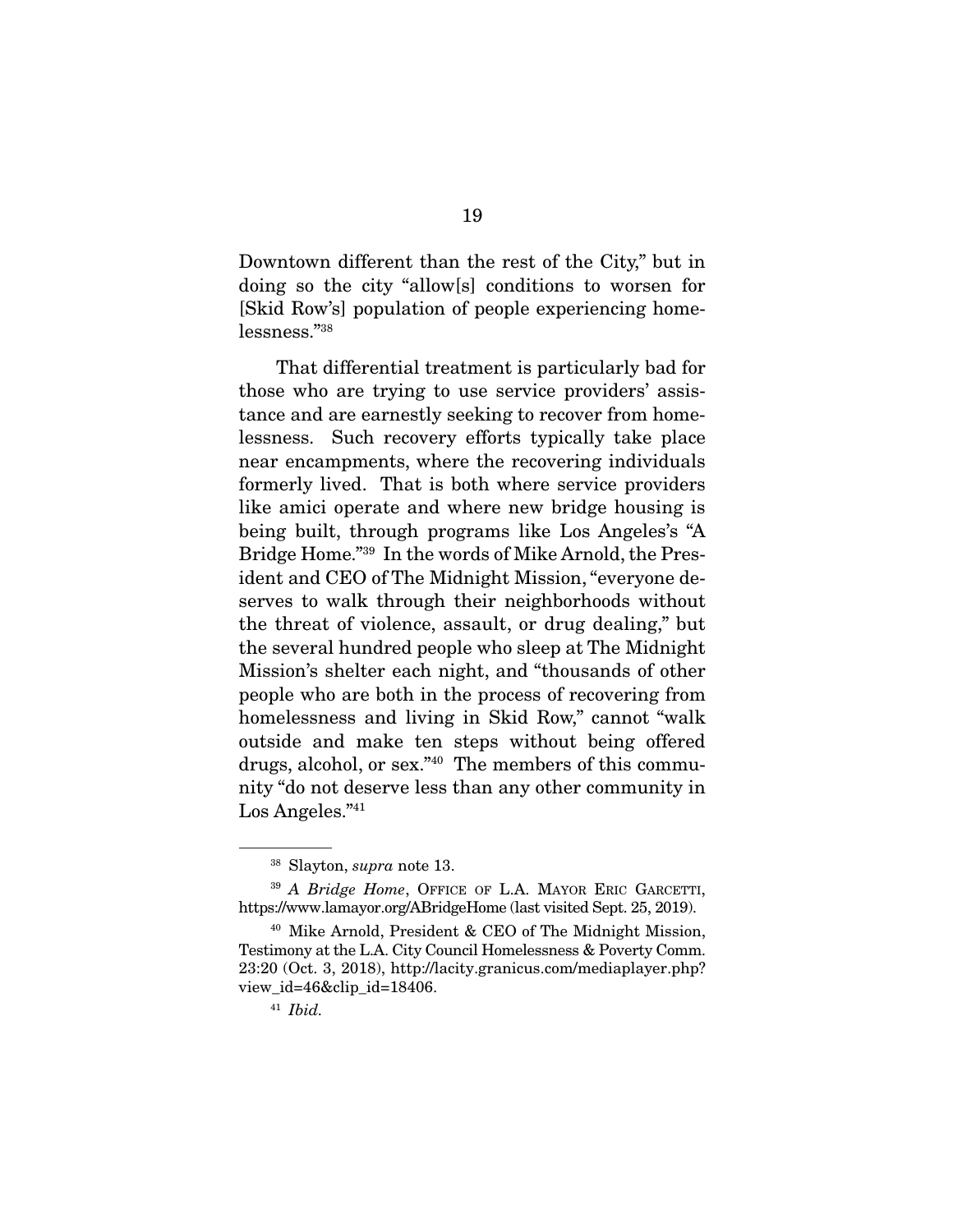Worse still, the rising permanency of encampments makes it harder for service providers to reach homeless individuals in the first place. Even setting aside the health and safety risks, service providers find it harder to succeed in their missions when individuals view encampments as their homes. Legally enforceable rights to stay and keep belongings in encampments have "created a semipermanent tent culture in some sectors of L.A." that actually "feeds resistance to housing" and programs offered by service providers.42 Many are reluctant to accept housing and services, and may be distrustful of those who offer them. Not everyone wants to move from the streets to a shelter, as one Los Angeles journalist explains.<sup>43</sup> His efforts to persuade one homeless man, who suffered from mental illness, to agree to accept housing "took a year, and a lot of hard work by several professionals."44 Some homeless outreach professionals estimate that it takes an average of 13 contacts before an individual accepts even basic services like a shower or haircut.45 But the services offered in shelters can be

<sup>42</sup> Maeve Reston, *Los Angeles' Homeless Crisis: Too Many Tents, Too Few Beds*, CNN.COM (June 18, 2019), https://www.cnn. com/2019/06/18/politics/los-angeles-homeless-crisis/index.html.

<sup>43</sup> Steve Lopez, *Would Forcing Homeless People To Move Inside And Off The Streets Work?*, L.A. TIMES (Aug. 3, 2019), https://www.latimes.com/california/story/2019-08-02/steve-lopezhomeless-shelters-housing-steinberg.

<sup>44</sup> *Ibid.* 

<sup>45</sup> Anita W. Harris, *New Homeless-Outreach Program Discussed At Neighborhood Meeting*, SIGNAL TRIB. (May 3, 2019), https://signaltribunenewspaper.com/41738/news/new-homelessoutreach-program-discussed-at-neighborhood-meeting/.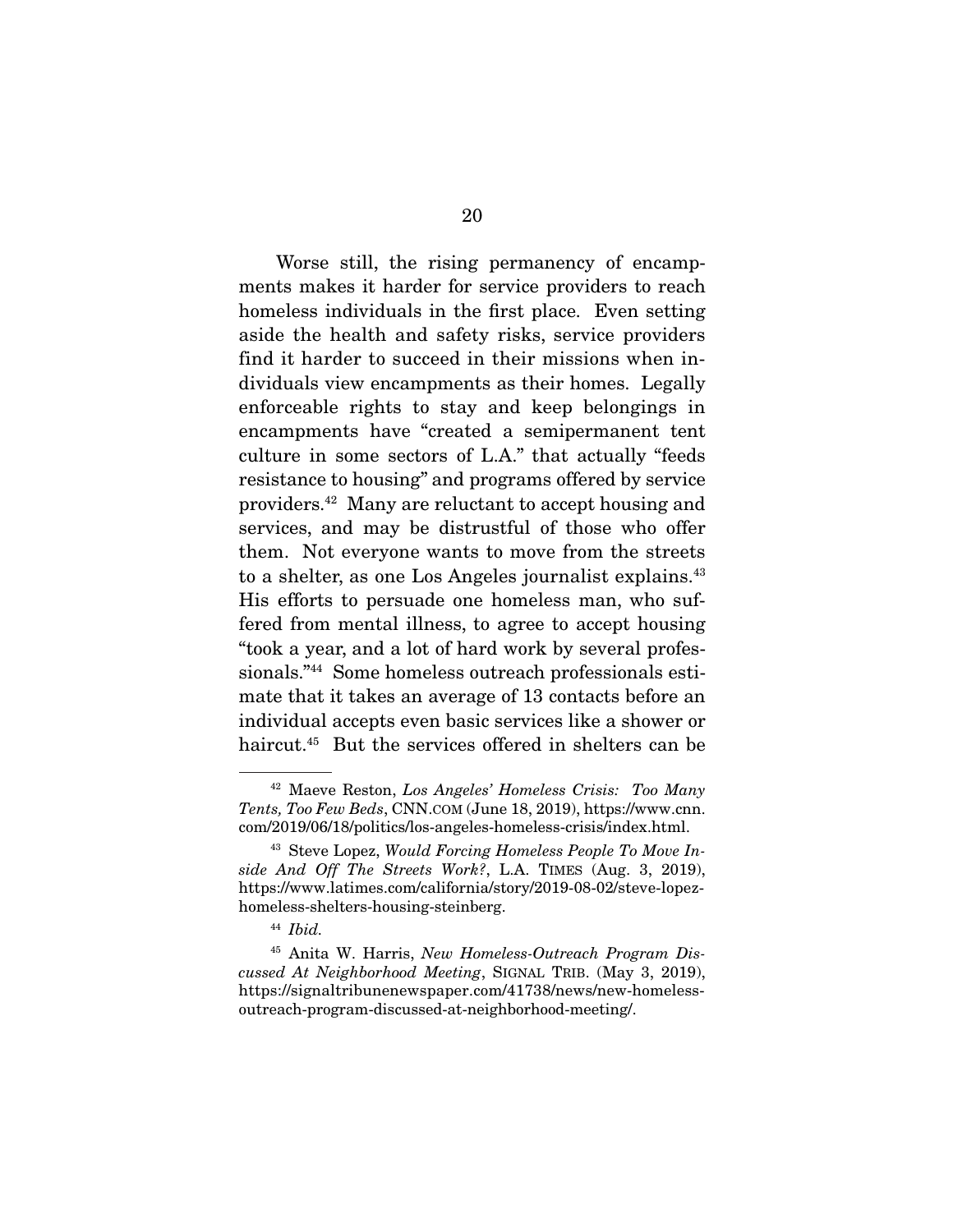an individual's most realistic source of help, including medical testing for life-threatening diseases.<sup>46</sup>

### C. Constitutional Litigation Over Encampments Distorts The Political Process.

 Amici know that the best way to help individuals overcome homelessness is to help them leave the encampments behind, with housing and services like treatment and training. Doing that requires resources, public support, and locally tailored solutions—particularly since not all individuals benefit from the same approach. But seemingly endless litigation short-circuits the process and imposes judicially fashioned solutions—or politically expedient settlements—that do not always help the communities they are meant to help.

 The recent *Mitchell* case, for example, shows how a sensible legislative compromise—limiting encampment inhabitants to a limited quantity of personal property while also providing notice and post-deprivation safeguards—was scuttled by litigation. The 60 gallon limit created by Municipal Code Section 56.11, which was intended to balance property rights with safe and accessible sidewalks, was effectively eliminated when the court entered its preliminary injunction.47 And then the city brokered a settlement that

<sup>46</sup> Gorman & Kaiser Health News, *supra* note 17 (describing how certain shelters mandate tuberculosis tests which places homeless individuals in contact with health care professionals).

<sup>47</sup> Slayton, *supra* note 10.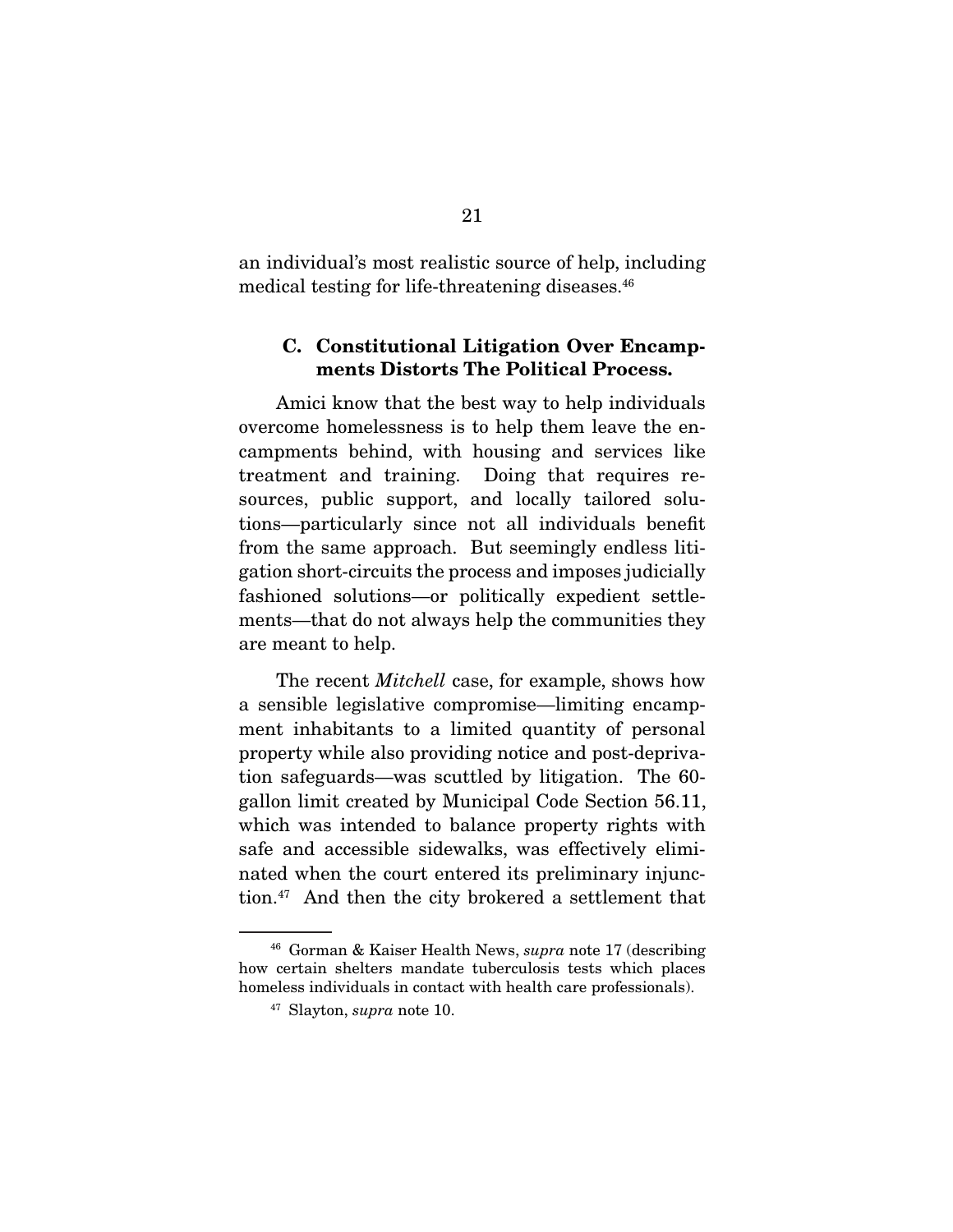further encourages encampment inhabitants to cluster in limited areas near and in Skid Row.

 All the while, high-profile civil rights litigation takes up an inordinate amount of policymakers' time, attention, and resources. As the U.S. Department of Housing and Urban Development has observed, "[l]ocal jurisdictions want to avoid being taken to court over due process and cruel and unusual punishment challenges."48 From the *Jones* litigation through the present day, it has been easy for Los Angeles officials to fixate on how best to react to the prospect of liability under 42 U.S.C. 1983 rather than on how best to bring homelessness to an end. Well-meaning groups often form battle lines when they should instead be forming coalitions.

*Martin* now threatens to replicate Los Angeles's experiences far and wide. Courts throughout the Ninth Circuit, if not the country, will find themselves policing municipalities' responses to a difficult health and safety and indeed moral crisis. And local officials will find themselves preoccupied by litigation risk.<sup>49</sup> Rather than letting our nation's homelessness crisis become the province of constitutional litigation, this

<sup>48</sup> U.S. DEP'T OF HOUSING & URBAN DEV., OFFICE OF POL'Y DEV. & RES., UNDERSTANDING ENCAMPMENTS OF PEOPLE EXPERI-ENCING HOMELESSNESS AND COMMUNITY RESPONSES 11 (2018), https://www.huduser.gov/portal/sites/default/files/pdf/Understanding-Encampments.pdf.

<sup>49</sup> *Ibid.* (predicting that municipalities' fears of legal challenges are "likely to grow following \* \* \* *Martin* v. *City of Boise*").